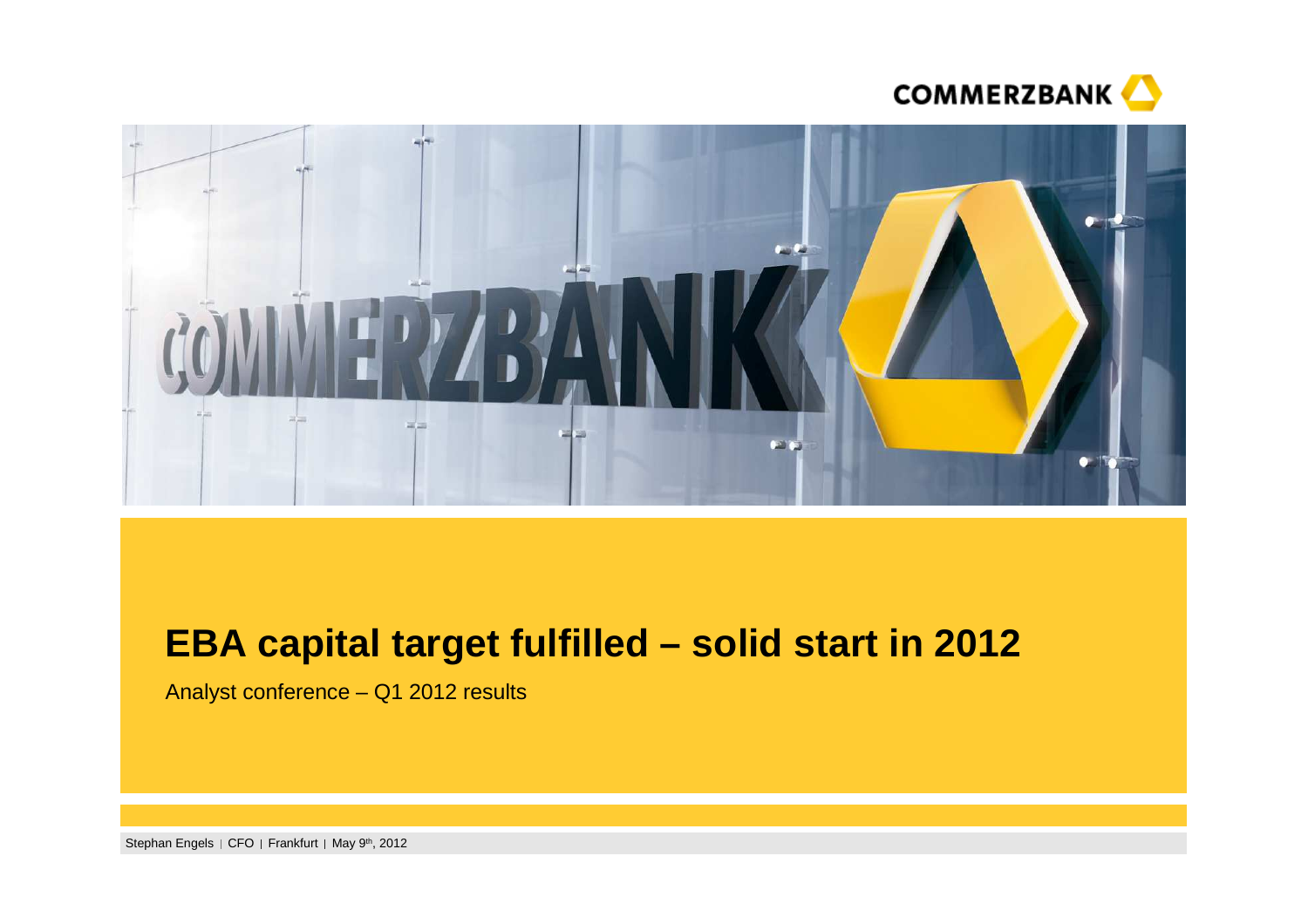

# **Agenda**

| 1              | <b>Group summary</b>             |
|----------------|----------------------------------|
| $\overline{2}$ | <b>Financial highlights</b>      |
| 3              | Results by division              |
| $\overline{4}$ | Balance sheet, capital & funding |
| 5              | Conclusion and outlook           |
| 6              | Appendix                         |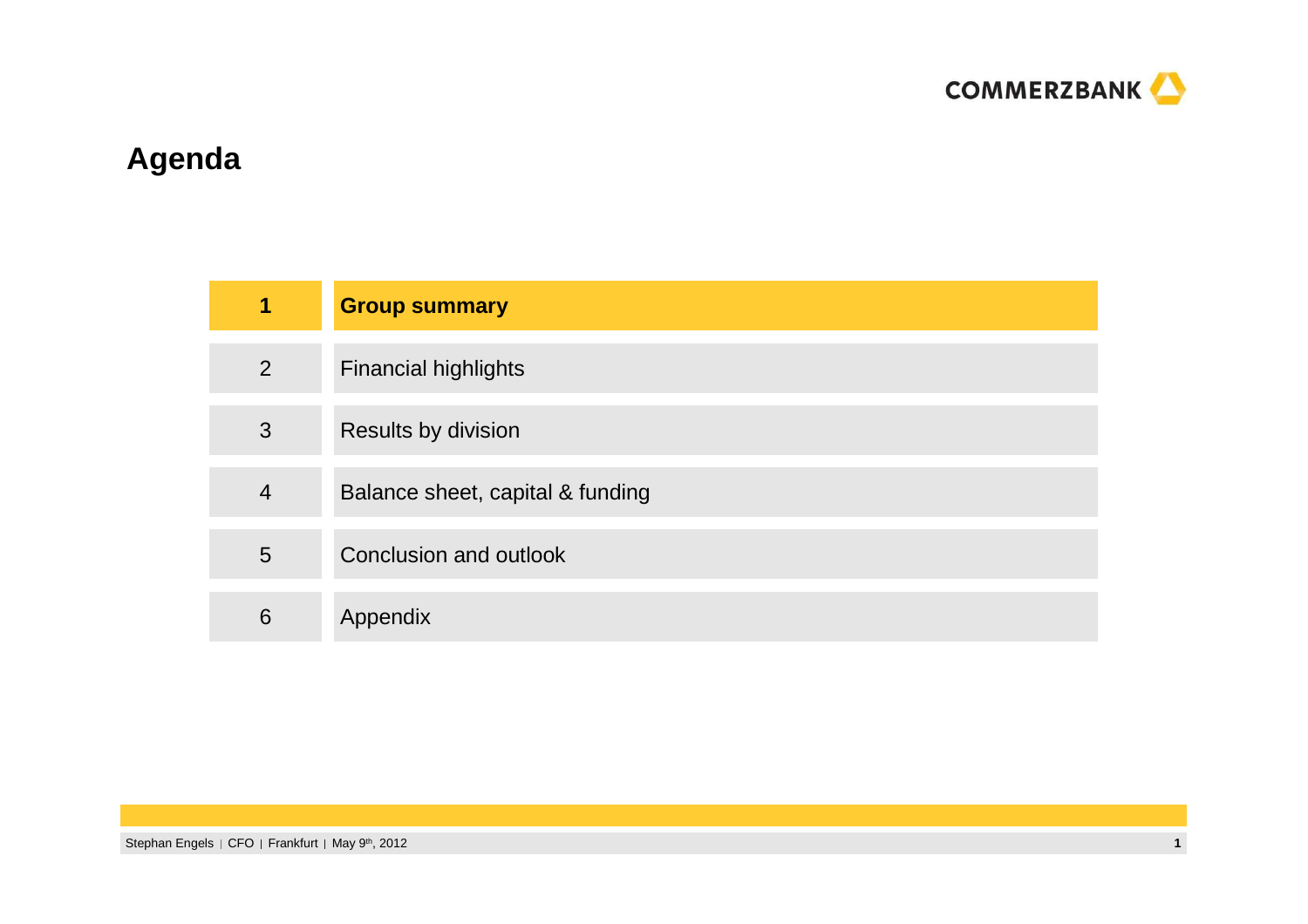

### **EBA capital target fulfilled ahead of plan – solid start in 2012**



EBA capital target fulfilled ahead of plan



**2**

Solid group operating profit of €584m and €845m in Core bank, both including negative valuation effect from own credit spread (OCS) of €158m

Successful de-risking and disposal of non-core assets during the quarter – PRU netassets cut to single-digit billions and Greek PSI bonds sold



RWA further reduced by  $\epsilon$ 14bn to  $\epsilon$ 223bn – Core Tier I ratio of 11.3% per end of Q1



No further funding need in 2012 – strong deposit growth and ongoing non-core asset reduction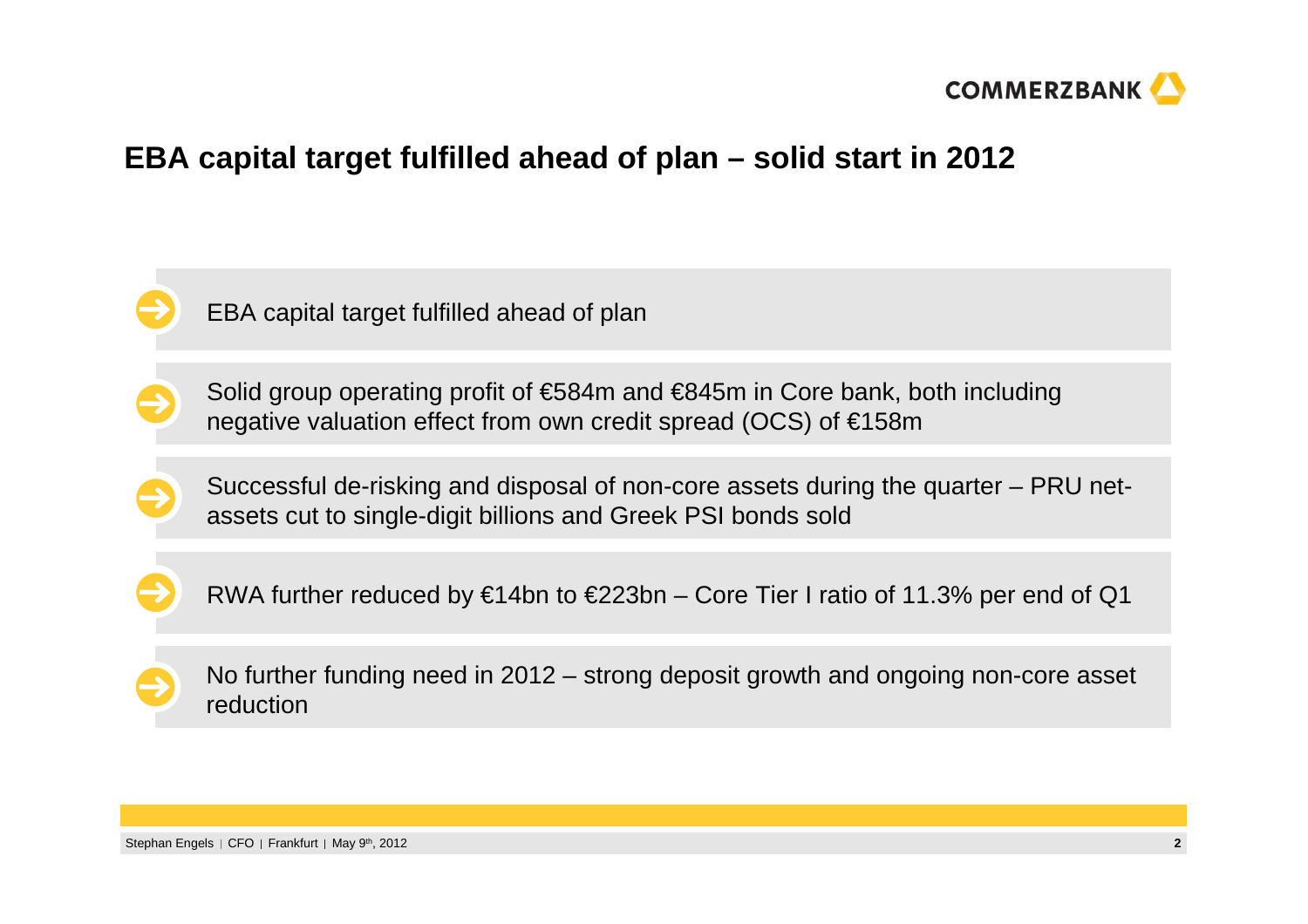

## **Solid start with €584m Group operating profit despite challenging market environment**

|                         | <b>Group</b> |         |                        | <b>Core Bank*</b> |         |                        |  |
|-------------------------|--------------|---------|------------------------|-------------------|---------|------------------------|--|
| in $\notin$ m           | Q1 2011      | Q4 2011 | Q <sub>1</sub><br>2012 | Q1 2011           | Q4 2011 | Q <sub>1</sub><br>2012 |  |
| Revenues before LLP     | 3,616        | 2,316   | 2,585                  | 3,275             | 3,375   | 2,510                  |  |
| <b>LLP</b>              | $-318$       | $-381$  | $-212$                 | $-78$             | $-176$  | $-17$                  |  |
| Operating expenses      | 2,154        | 1,772   | 1,789                  | 1,978             | 1,632   | 1,648                  |  |
| <b>Operating profit</b> | 1,144        | 163     | 584                    | 1,219             | 1,567   | 845                    |  |
| Net profit*             | 985          | 316     | 369                    |                   |         |                        |  |

- $\rightarrow$  Revenues compared to Q1 2011 influenced by:
	- › Positive one-off effect from liability management in Q1 2011 of €358m
	- › Negative OCS effect in Q1 2012 of €158m
	- $\rightarrow$   $\,$  Volume reduction due to ongoing de-leveraging, low interest rates and muted client activity
- $\rightarrow$  LLP benefitting from robust German economy and restructurings in ABF
- $\rightarrow$  Costs decreased by 17% y-o-y, benefitting from cost synergies and additional cost measures

<sup>\*</sup> consolidated result attributable to Commerzbank shareholders \*\* incl. Others & Consolidation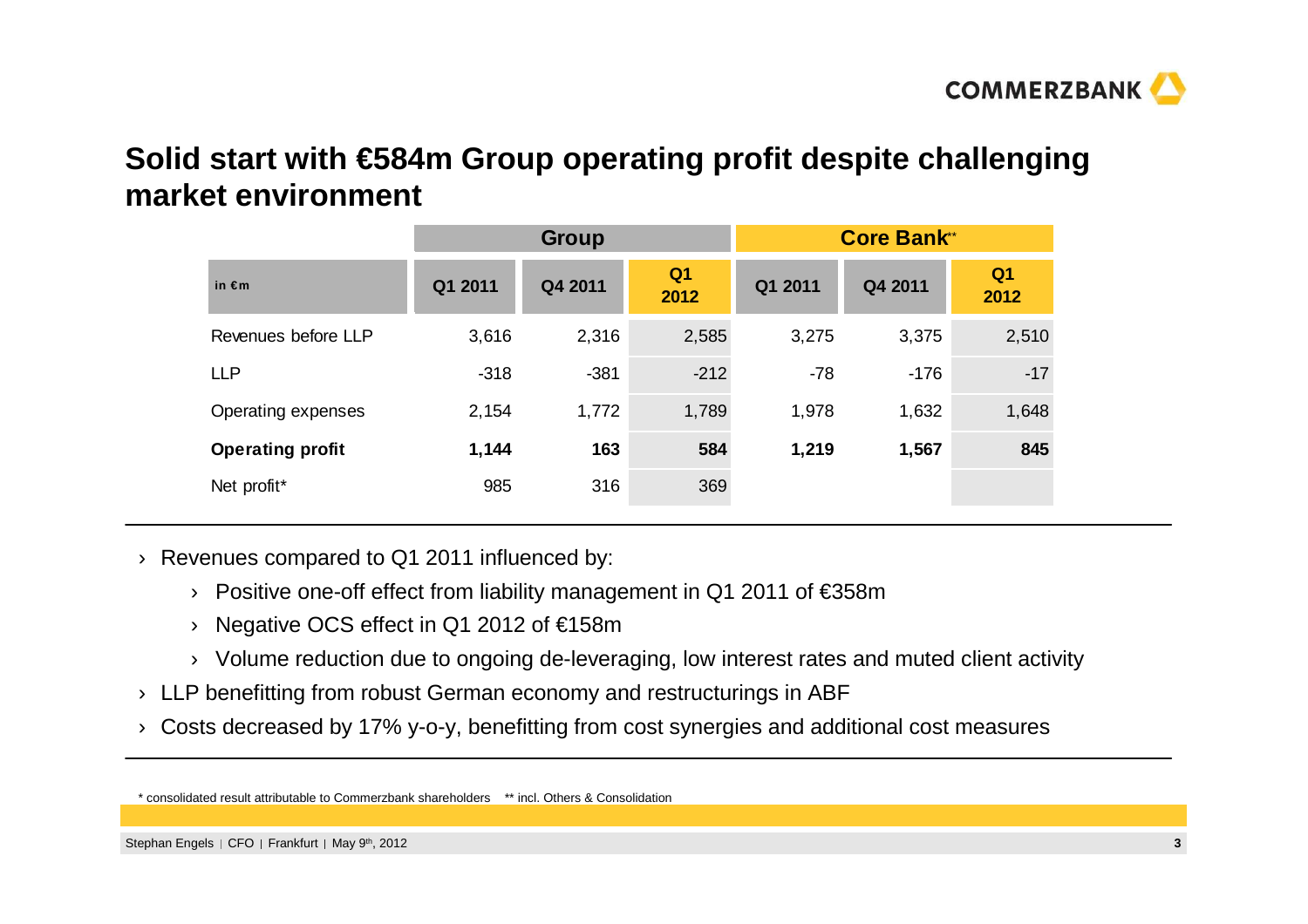

# **Agenda**

| $\mathbf 1$    | Group summary                    |
|----------------|----------------------------------|
| $\overline{2}$ | <b>Financial highlights</b>      |
| 3              | <b>Results by division</b>       |
| $\overline{4}$ | Balance sheet, capital & funding |
| 5              | Conclusion and outlook           |
| 6              | Appendix                         |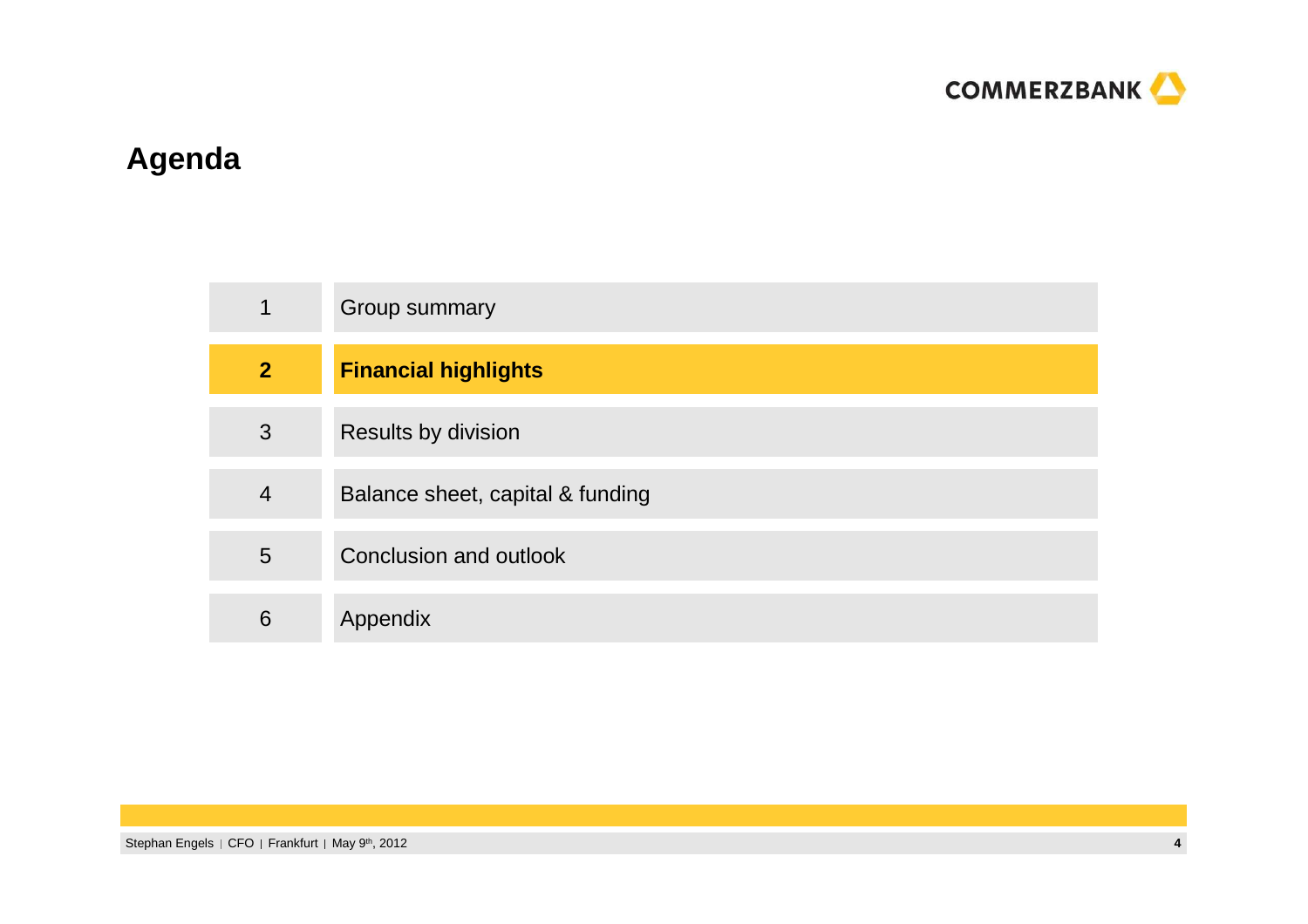

# **Revenue development driven by non-recurring items and de-risking ofbalance sheet**

**Revenues before LLP**in  $\notin$  m



\* incl. Others & Consolidations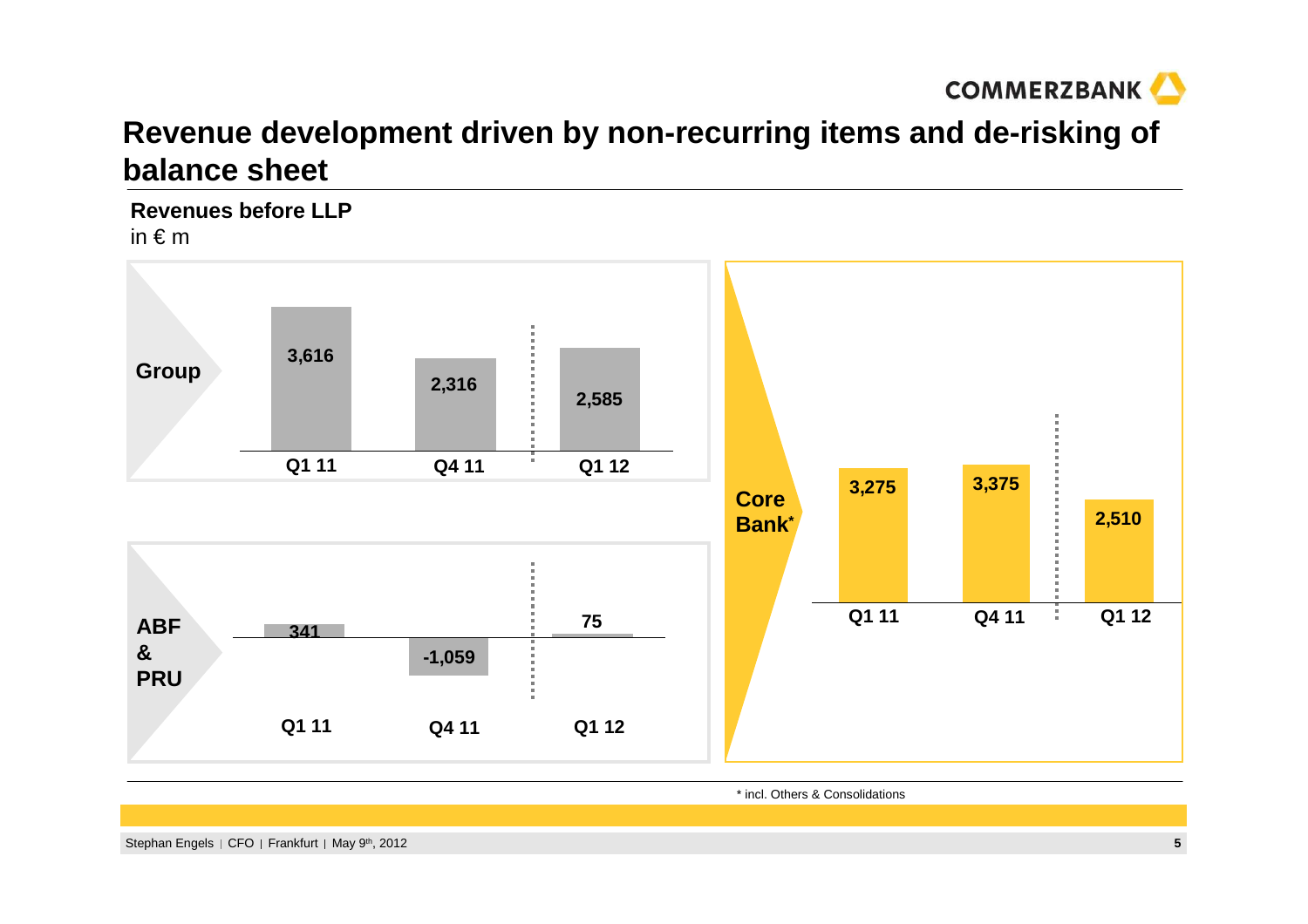

# **Core Bank\*: underlying operating revenues stable and on average level of previous quarters**

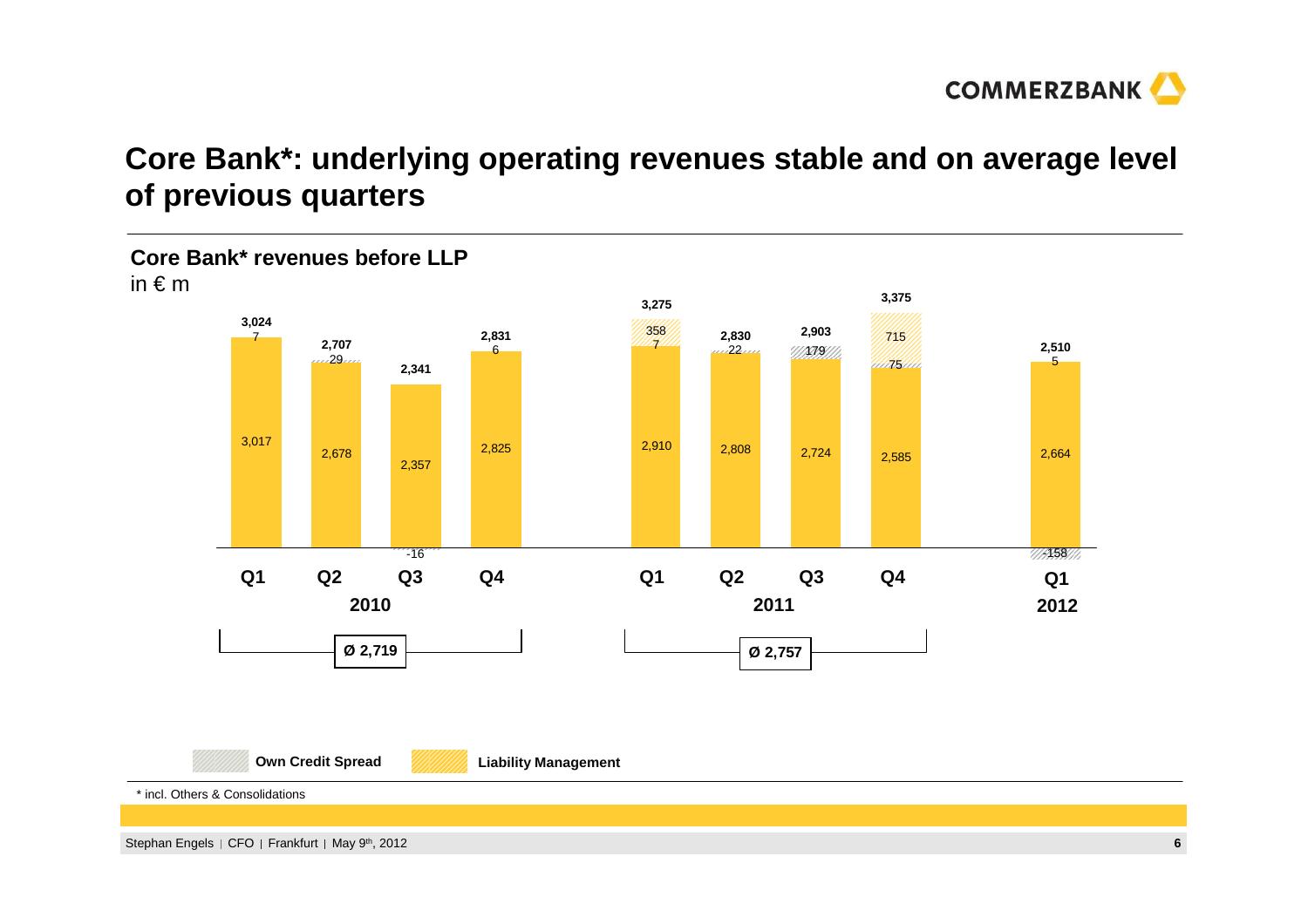

#### **LLP development benefitting from robust German economy and restructurings in ABF**



- LLP in Q1 further down by €106m y-o-y
	- Core Bank benefits from general loan loss provision releases
	- Successful ongoing restructuring in CRE partly compensated by Ship Finance
- LLP guidance for FY2012 unchanged: ื €1.7bn

\* incl. Others & Consolidations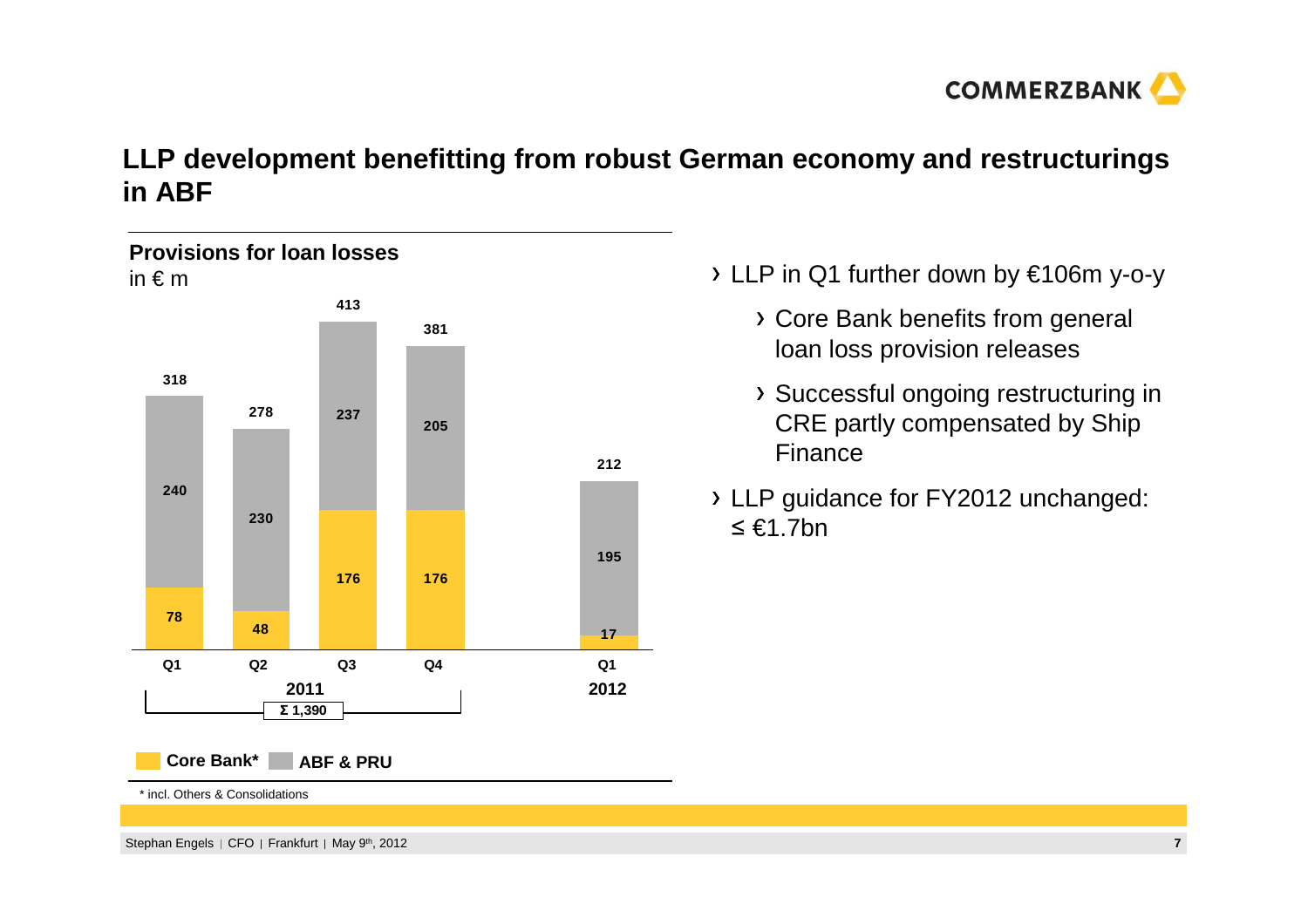

# **Costs significantly down by €365m y-o-y – benefitting from cost synergies and additional cost measures**



- Overall costs reduced by 17% y-o-y
- About 50% of expense reduction from realised cost synergies and reduction in integration costs
- Additional reduction from further cost measures realised in Q1
- Well under way to overachieve cost target of 7.6bn for full year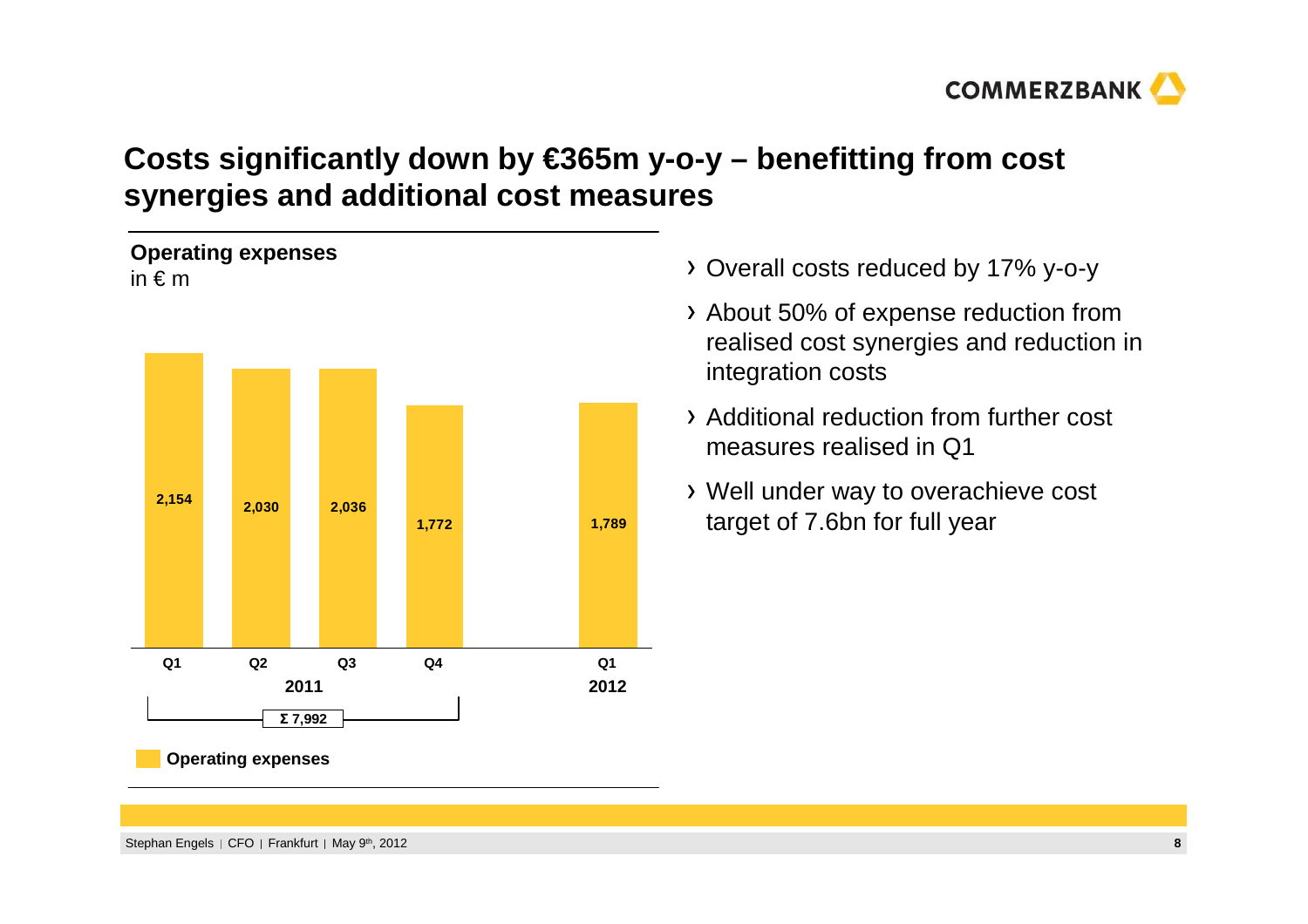

## **Attributable Net Profit\* influenced by higher tax charges**



- Net profit of €369m\*
- Eurohypo restructuring charges of €34m included in Q1 2012
- Higher tax charge due to revaluation of DTA following Eurohypo agreement
- NAV per share improved to €3.97\*\* during Q1

\* consolidated result attributable to Commerzbank shareholders

\*\* based on 5.59bn shares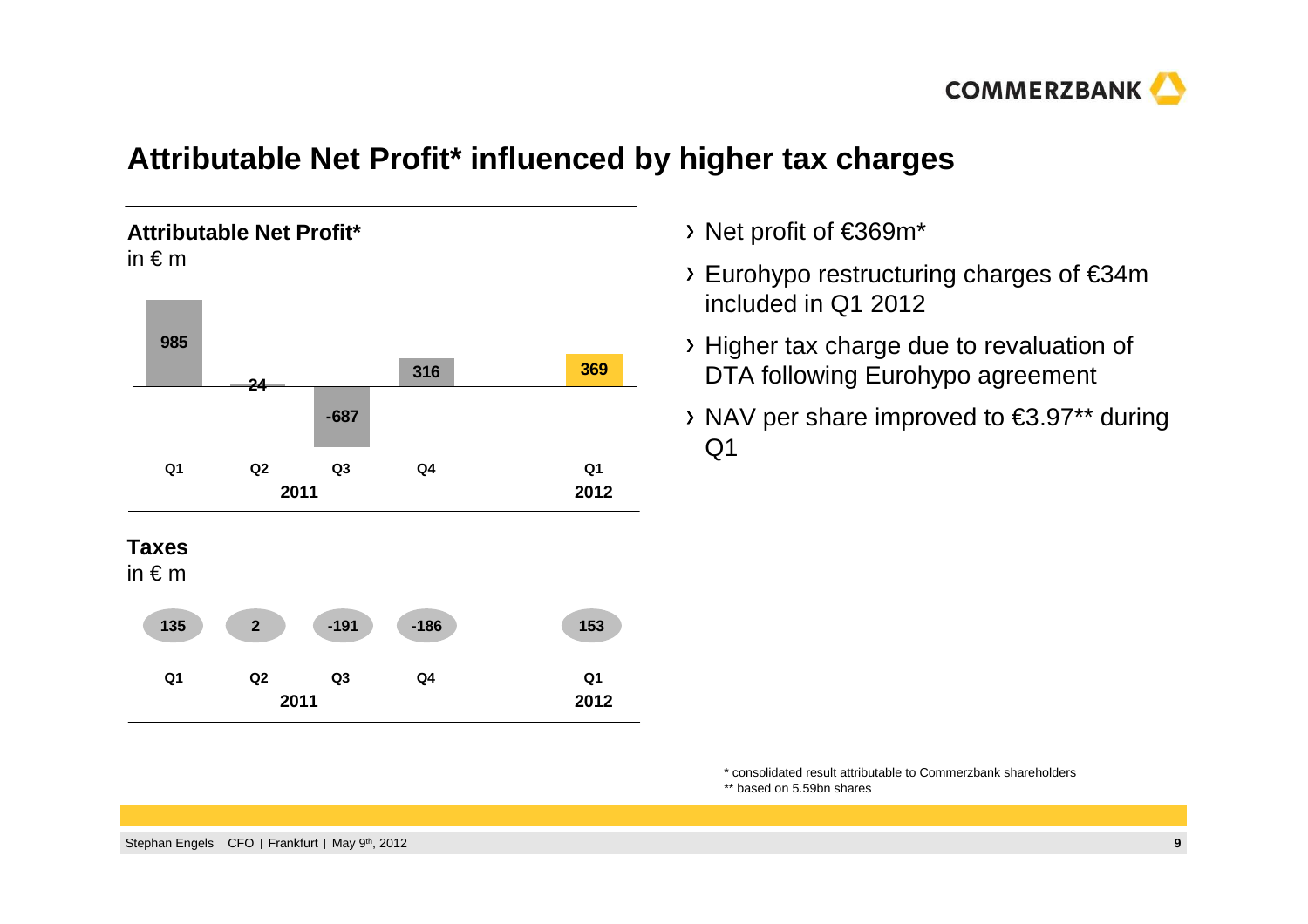

# **Agenda**

| 1              | Group summary                    |
|----------------|----------------------------------|
| $\overline{2}$ | <b>Financial highlights</b>      |
| 3              | <b>Results by division</b>       |
| $\overline{4}$ | Balance sheet, capital & funding |
| 5              | Conclusion and outlook           |
| 6              | Appendix                         |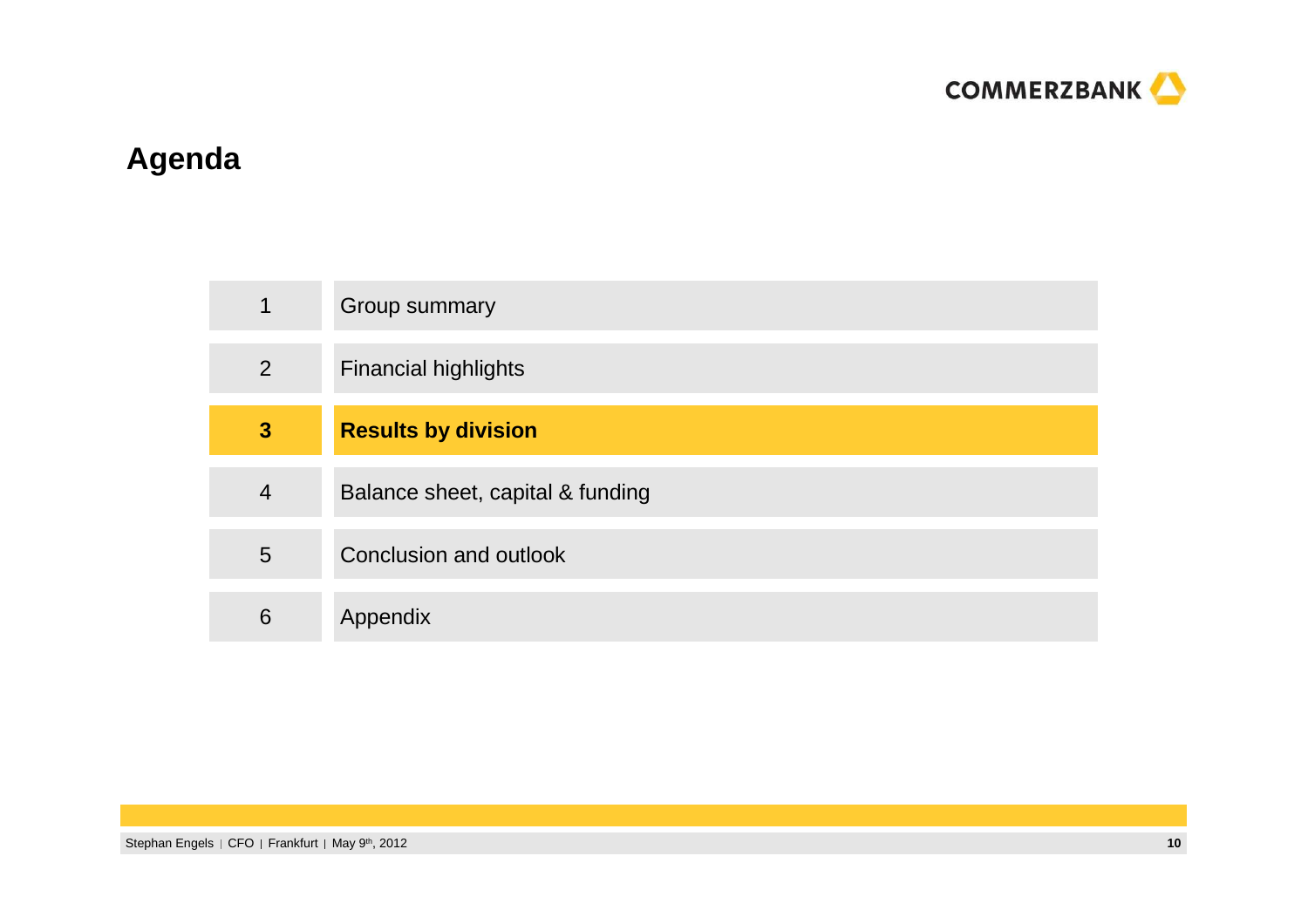

### **Core Bank segments\* with solid operating contribution**

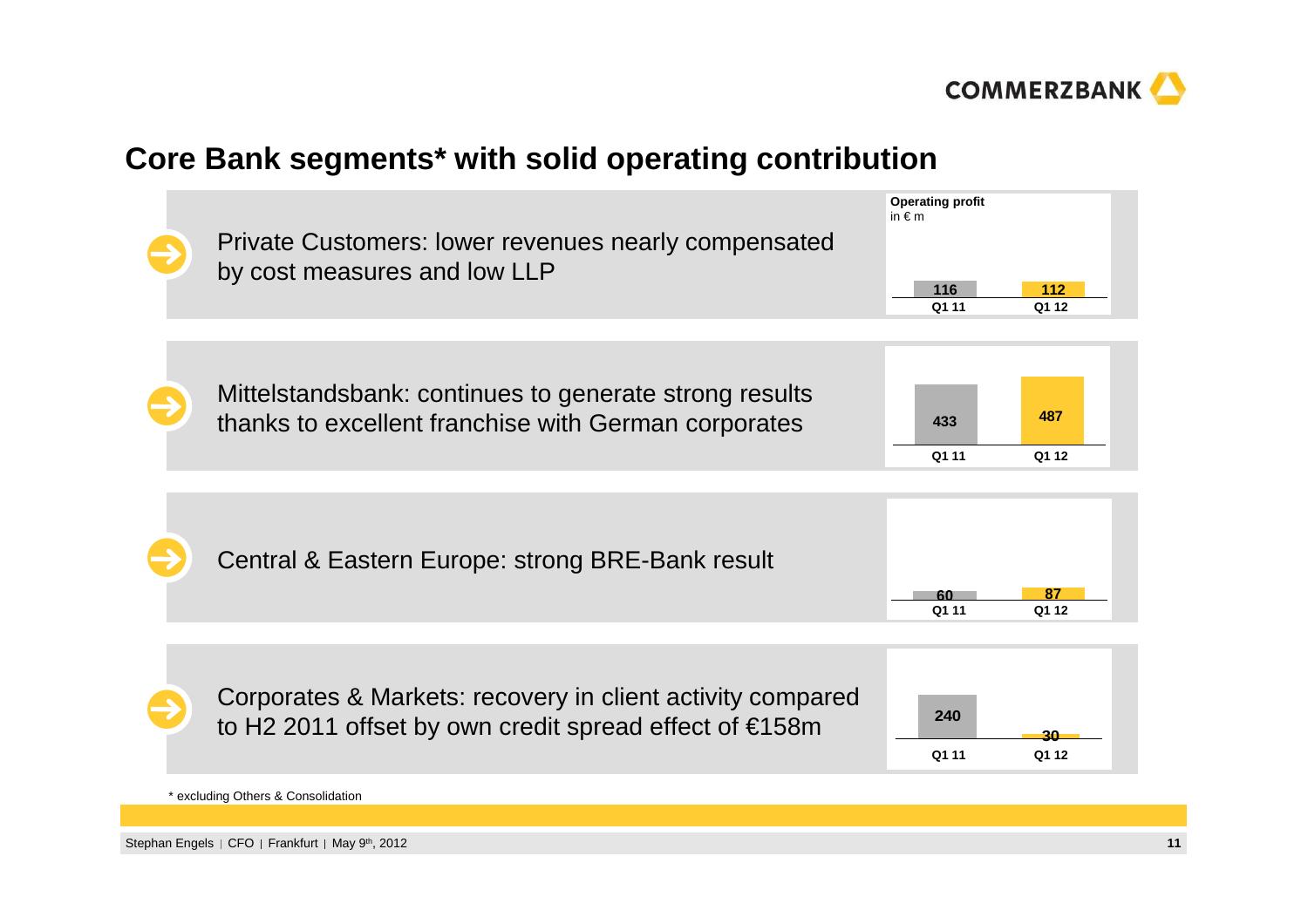

### **Private Customers: lower revenues nearly compensated by cost measures and low LLP**

| in $\epsilon$ m | Operating pront |                |     |                |  |
|-----------------|-----------------|----------------|-----|----------------|--|
| 116             | 79              |                | 109 | 112            |  |
|                 |                 | 71             |     |                |  |
| Q <sub>1</sub>  | Q2              | Q <sub>3</sub> | Q4  | Q <sub>1</sub> |  |
|                 |                 | 2011           |     | 2012           |  |

**Operating profit**

|                                 | Q1 11 |       | Q2 11 Q3 11 Q4 11 Q1 12 |       |       |
|---------------------------------|-------|-------|-------------------------|-------|-------|
| $\varnothing$ equity ( $\in$ m) | 4,003 | 3.886 | 3,868                   | 4,009 | 3,783 |
| Op. RoE (%)                     | 11.6  | 8.1   | 7.3                     | 10.9  | 11.8  |
| CIR(%)                          | 85.0  | 88.1  | 89.1                    | 93.5  | 86.0  |

#### **P&L at a glance**

| Q1 11 | Q <sub>2</sub> 11 | Q3 11 | Q4 11 | Q1 12 |
|-------|-------------------|-------|-------|-------|
| 1,045 | 959               | 959   | 857   | 845   |
| $-41$ | $-35$             | $-34$ | 53    | -6    |
| 888   | 845               | 854   | 801   | 727   |
| 116   | 79                | 71    | 109   | 112   |
|       |                   |       |       |       |

- › Revenues before LLP affected by ongoing low client activity in securities business and low interest rates
- › Customer business focused on deposits growth of ~€7bn in first quarter
- › Costs decreased by 18% y-o-y, about half of the reduction from realisation of cost synergies and lower integration costs and the remainder from additional cost measures realised in  $Q<sub>1</sub>$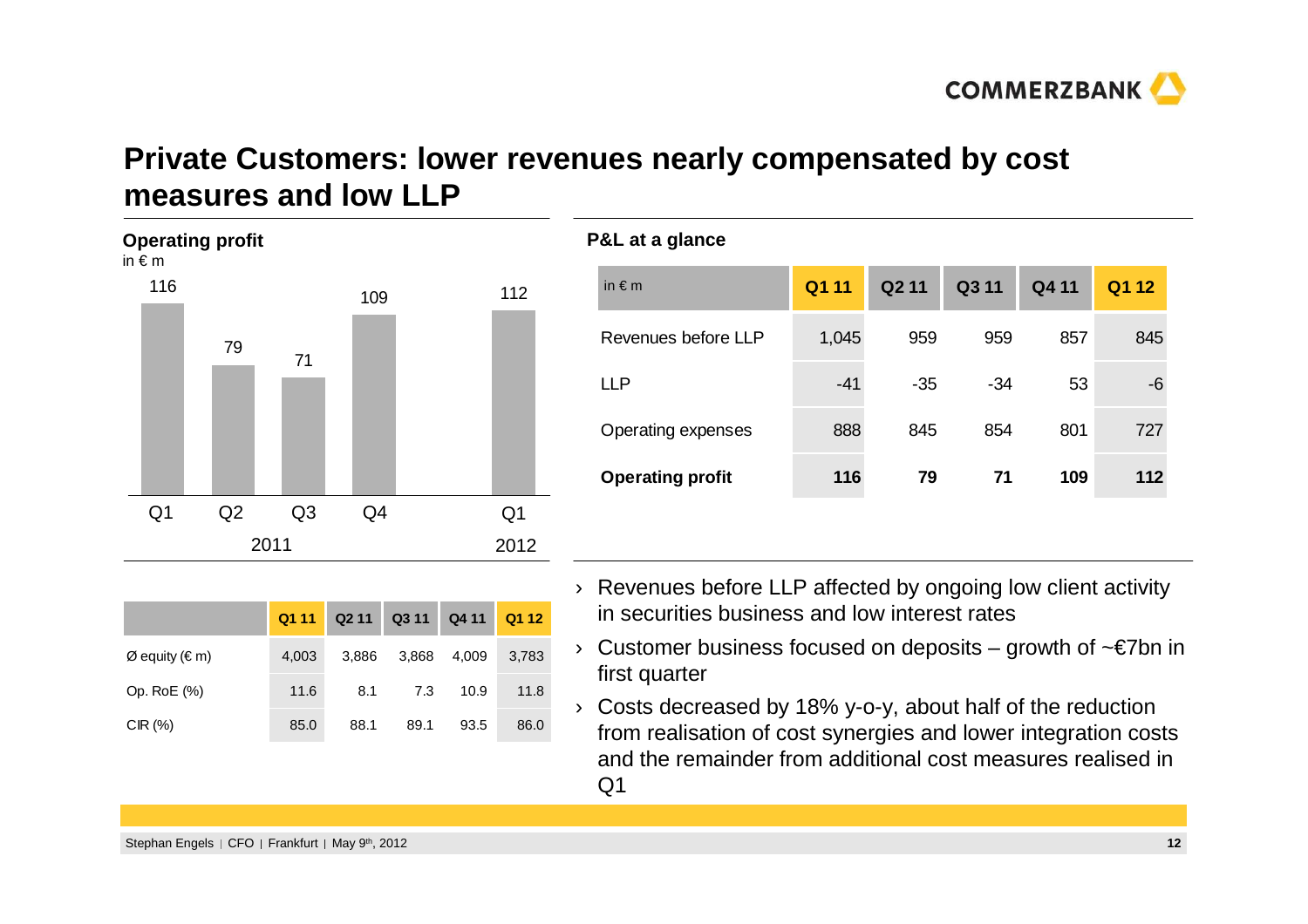# **Mittelstandsbank: continues to generate strong results thanks toexcellent franchise with German corporates**

| <b>Operating profit</b><br>in $\epsilon$ m | 514 |                |     | 487            |
|--------------------------------------------|-----|----------------|-----|----------------|
| 433                                        |     | 347            | 289 |                |
| Q <sub>1</sub>                             | Q2  | Q <sub>3</sub> | Q4  | Q <sub>1</sub> |
|                                            |     | 2011           |     | 2012           |

|                                 | Q1 11 |       | Q2 11 Q3 11 Q4 11 Q1 12 |       |       |
|---------------------------------|-------|-------|-------------------------|-------|-------|
| $\varnothing$ equity ( $\in$ m) | 7,238 | 6,753 | 6,928                   | 6,925 | 5.977 |
| Op. RoE (%)                     | 23.9  | 30.4  | 20.0                    | 16.7  | 32.6  |
| CIR(%)                          | 47.0  | 43.7  | 49.8                    | 43.9  | 42.8  |

|     | P&L at a glance         |       |                   |       |        |       |
|-----|-------------------------|-------|-------------------|-------|--------|-------|
| 487 | in $\notin$ m           | Q1 11 | Q <sub>2</sub> 11 | Q3 11 | Q4 11  | Q1 12 |
|     | Revenues before LLP     | 837   | 863               | 806   | 781    | 790   |
|     | <b>LLP</b>              | $-11$ | 28                | $-58$ | $-149$ | 35    |
|     | Operating expenses      | 393   | 377               | 401   | 343    | 338   |
|     | <b>Operating profit</b> | 433   | 514               | 347   | 289    | 487   |
| Q1  |                         |       |                   |       |        |       |

- › Revenues before LLP 6% lower y-o-y but 1% higher q-o-q
- › €1.7bn loan growth in Germany y-o-y
- › LLP benefited from releases
- › Lower equity allocation driven by reduced exposure to financial institutions, successful securitizations and collateral management

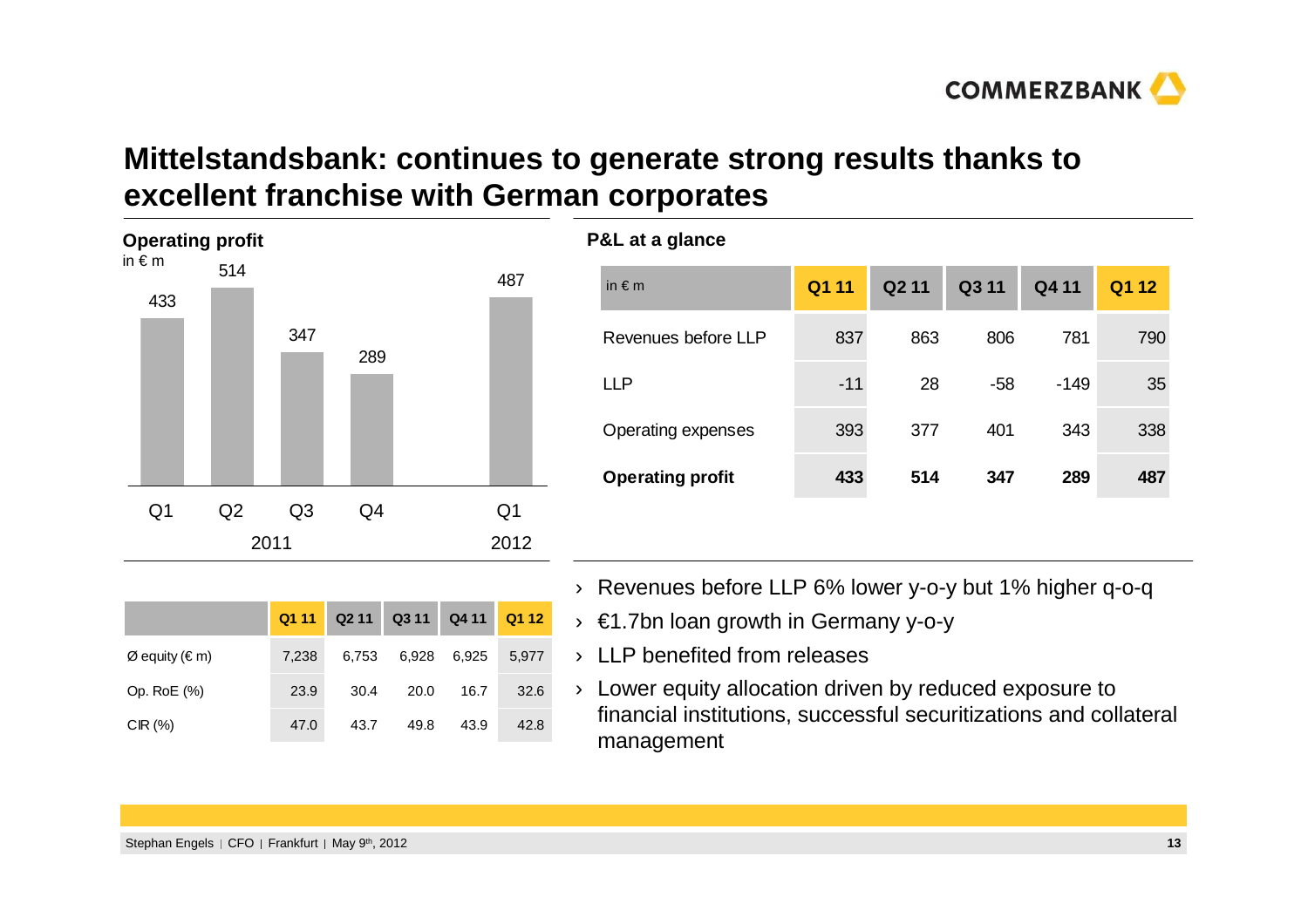

### **Central & Eastern Europe with strong BRE-Bank result**

**P&L at a glance**



| ັ                       |       |       |       |       |       |
|-------------------------|-------|-------|-------|-------|-------|
| in $\notin$ m           | Q1 11 | Q2 11 | Q3 11 | Q4 11 | Q1 12 |
| Revenues before LLP     | 218   | 225   | 246   | 355   | 220   |
| <b>LLP</b>              | $-27$ | -9    | $-26$ | $-24$ | $-18$ |
| Operating expenses      | 131   | 133   | 130   | 137   | 115   |
| <b>Operating profit</b> | 60    | 83    | 90    | 194   | 87    |
|                         |       |       |       |       |       |

- › Revenues before LLP include non-recurring effect related to PSB of €15m in Q1 2012 and €154m in Q4 2011
- › Even excluding one-off effect revenues stable in local currency compared to Q1 2011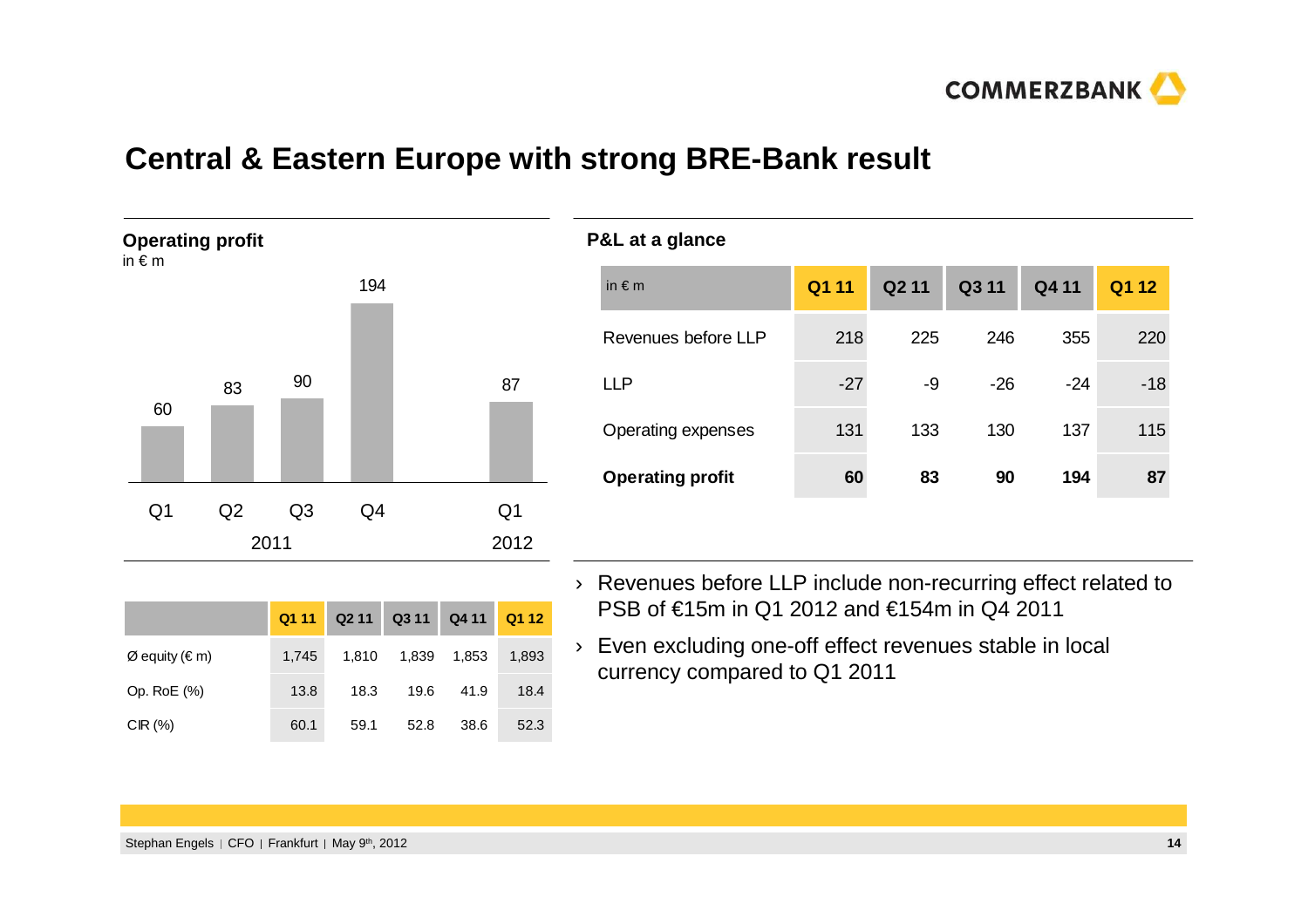**COMMERZBANK** 

# **Corporates & Markets: recovery in client activity comparedto H2 2011 offset by own credit spread effect**

**P&L at a glance**

in € m

| <b>Operating profit</b><br>in $\epsilon$ m |     |      |                |                   |       |                        |       |
|--------------------------------------------|-----|------|----------------|-------------------|-------|------------------------|-------|
| 240                                        | 281 |      |                |                   |       |                        |       |
|                                            |     |      | 35             | 27                |       | 30                     |       |
| Q <sub>1</sub>                             | Q2  | 2011 | Q <sub>3</sub> | Q4                |       | Q <sub>1</sub><br>2012 |       |
|                                            |     |      |                |                   |       |                        |       |
|                                            |     |      | Q1 11          | Q <sub>2</sub> 11 | Q3 11 | Q4 11                  | Q1 12 |

Op. RoE (%) 22.8 29.8 4.0 2.9 3.7

CIR (%) 64.7 56.1 79.0 79.1 85.6

|         |                   |       | JU.        |       | <b>Operating profit</b>                              | 240 | 281 | 35     | 27  | 30  |
|---------|-------------------|-------|------------|-------|------------------------------------------------------|-----|-----|--------|-----|-----|
| Q3<br>1 | Q4                |       | Q1<br>2012 |       | <b>Operating profit ex.</b><br><b>OCS</b>            | 233 | 259 | $-144$ | -48 | 188 |
|         |                   |       |            |       | Operating result of €188m excluding €-158m OCS efect |     |     |        |     |     |
| Q1 11   | Q <sub>2</sub> 11 | Q3 11 | Q4 11      | Q1 12 | Operating expenses down 23% y-o-y, nearly half from  |     |     |        |     |     |
| 4,204   | 3.777             | 3,495 | 3.751      | 3,244 | continued realisation of synergies                   |     |     |        |     |     |

| > Lower equity allocation driven by €8bn RWA reduction y-o-y   |
|----------------------------------------------------------------|
| despite Basel 2.5 effect through exit from non-core portfolios |
| and reduction of counterparty exposure                         |

| > Operating result of €188m excluding €-158m OCS efect |
|--------------------------------------------------------|

**Q1 11 Q2 11 Q3 11 Q4 11 Q1 12**

Revenues before LLP 679 710 448 397 397

LLP 0 -31 -59 -56 -27

Operating expenses 439 398 354 314 340

Operating result of €188m excluding €-158m OCS effect

| Operating result of $\epsilon$ room excluding $\epsilon$ -room OCS effect |  |  |
|---------------------------------------------------------------------------|--|--|
|                                                                           |  |  |

 $\varnothing$  equity ( $\in$  m)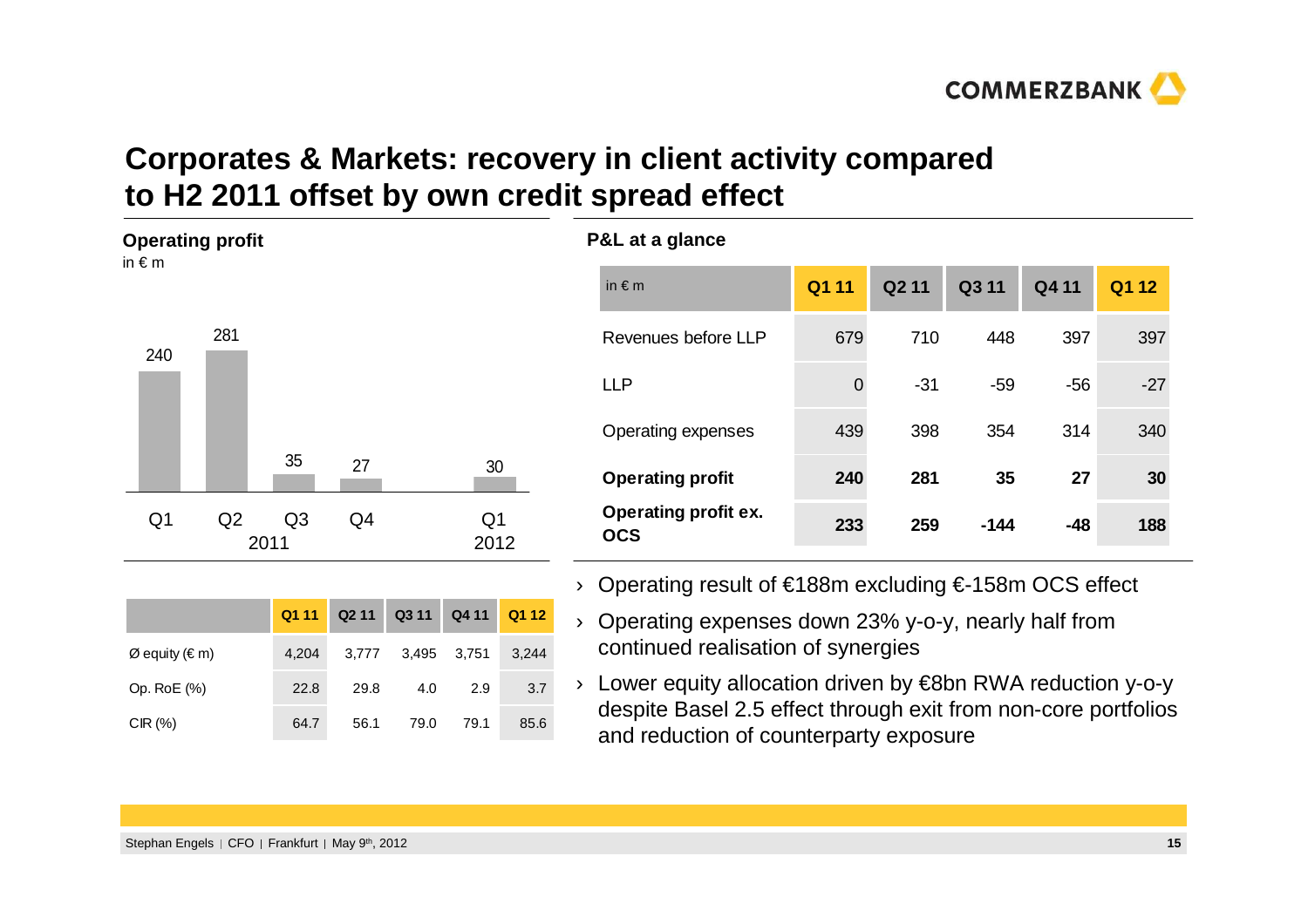

#### **Corporates & Markets divisional split**



**Equity Markets and Commodities - Operating Revenues\* incl. LLP**in € <sup>m</sup>

| 179            | 185  |                |     | 136            |
|----------------|------|----------------|-----|----------------|
|                |      | 45             |     |                |
|                |      |                |     |                |
|                |      |                | -43 |                |
| Q <sub>1</sub> | Q2   | Q <sub>3</sub> | Q4  | Q <sub>1</sub> |
|                | 2011 |                |     | 2012           |

\* including a small impact from Own Credit Spread Valuation adjustments



- $\rightarrow$  DCM Bonds with strong result from underwriting business
- › Low new deal flow in other Corporate Finance areas and reduction of loan book resulting in lower revenues
- › Revenues below excellent Q1 2011 but significantly better q-o-q reflecting recovery in client activity across EMC in the course of the quarter

- › Sound performance in Rates, Credit and FX Trading benefitting from good customer flows
- › Excluding OCS effect, revenues well up q-o-q and y-o-y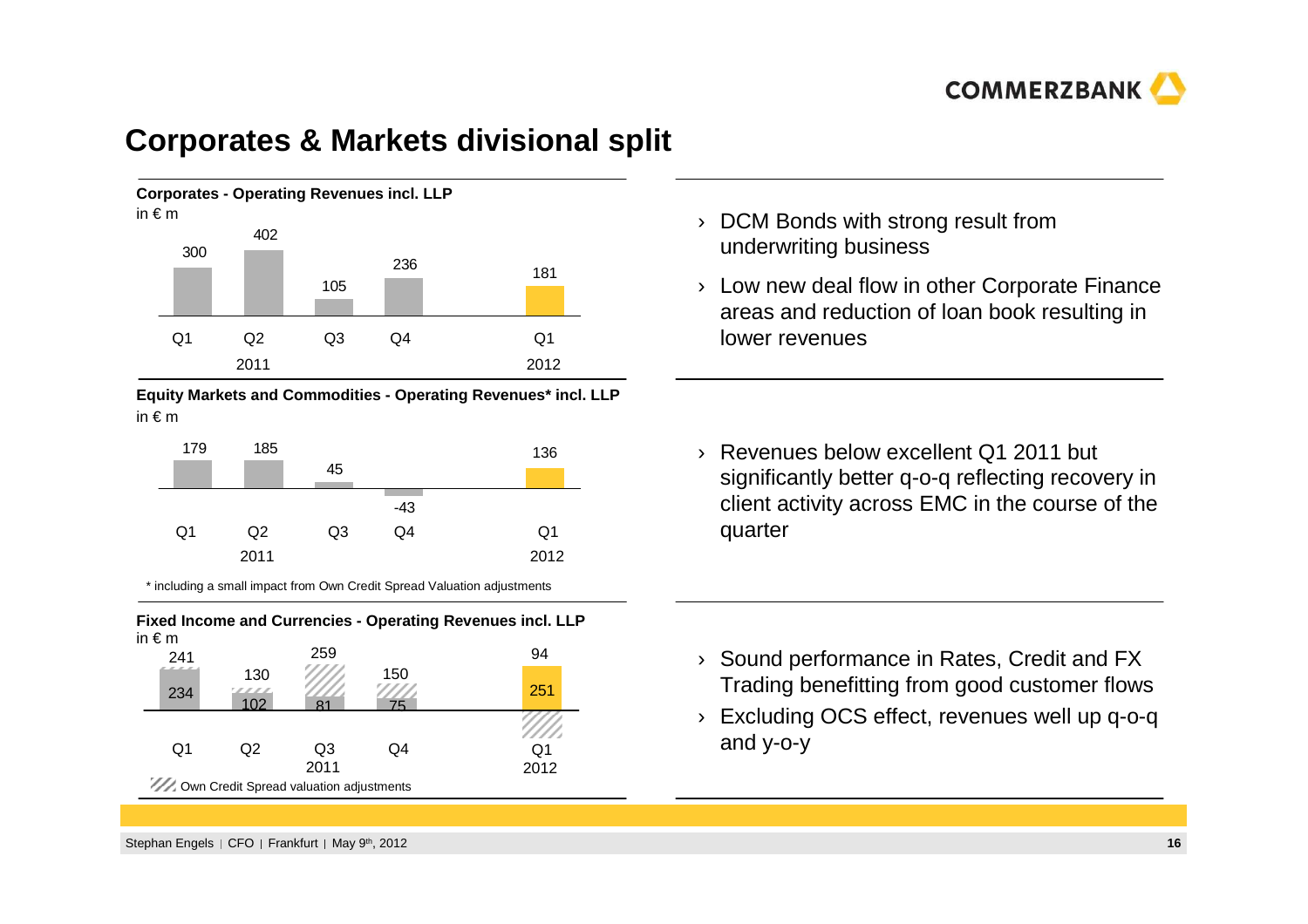

### **Others & Consolidation with strong treasury result**



| ~= ~~ ~ g.~…~~          |       |                   |       |       |       |
|-------------------------|-------|-------------------|-------|-------|-------|
| in $\notin$ m           | Q1 11 | Q <sub>2</sub> 11 | Q3 11 | Q4 11 | Q1 12 |
| Revenues before LLP     | 496   | 73                | 444   | 985   | 258   |
| <b>LLP</b>              | 1     | $-1$              | 1     | 0     | -1    |
| Operating expenses      | 127   | 117               | 137   | 37    | 128   |
| <b>Operating profit</b> | 370   | $-45$             | 308   | 948   | 129   |
|                         |       |                   |       |       |       |
|                         |       |                   |       |       |       |

 $\rightarrow$  Strong treasury result in Q1 2012

**P&L at a glance**

|                                 |       | Q1 11 Q2 11 Q3 11 Q4 11 Q1 12 |                         |  |
|---------------------------------|-------|-------------------------------|-------------------------|--|
| $\varnothing$ equity ( $\in$ m) | 6.898 |                               | 7,572 4,834 3,302 5,516 |  |

› Liability management with a positive revenue contribution of €358m in Q1 2011, €715m in Q4 2011 and €5m in Q1 2012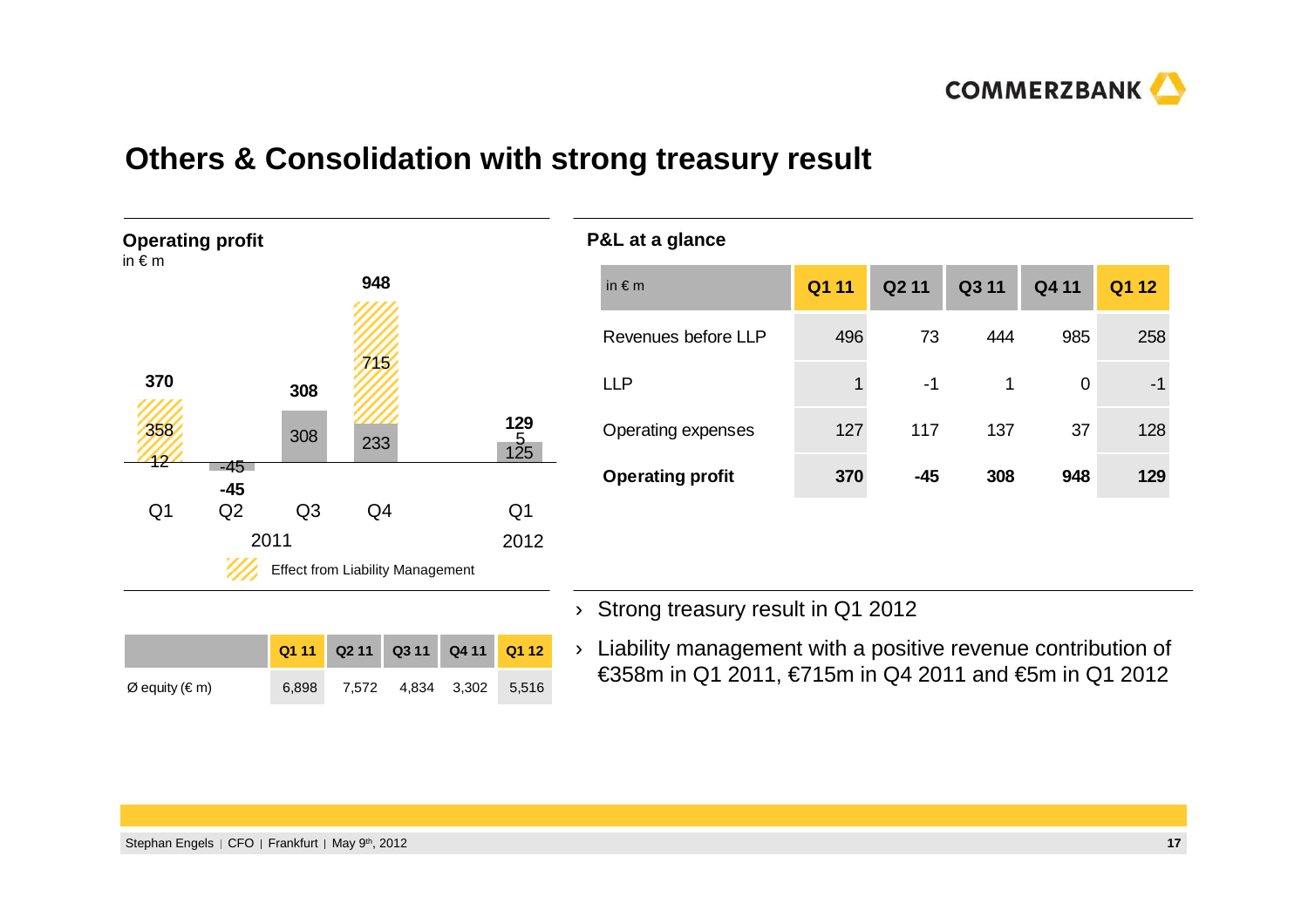

### **ABF & PRU**

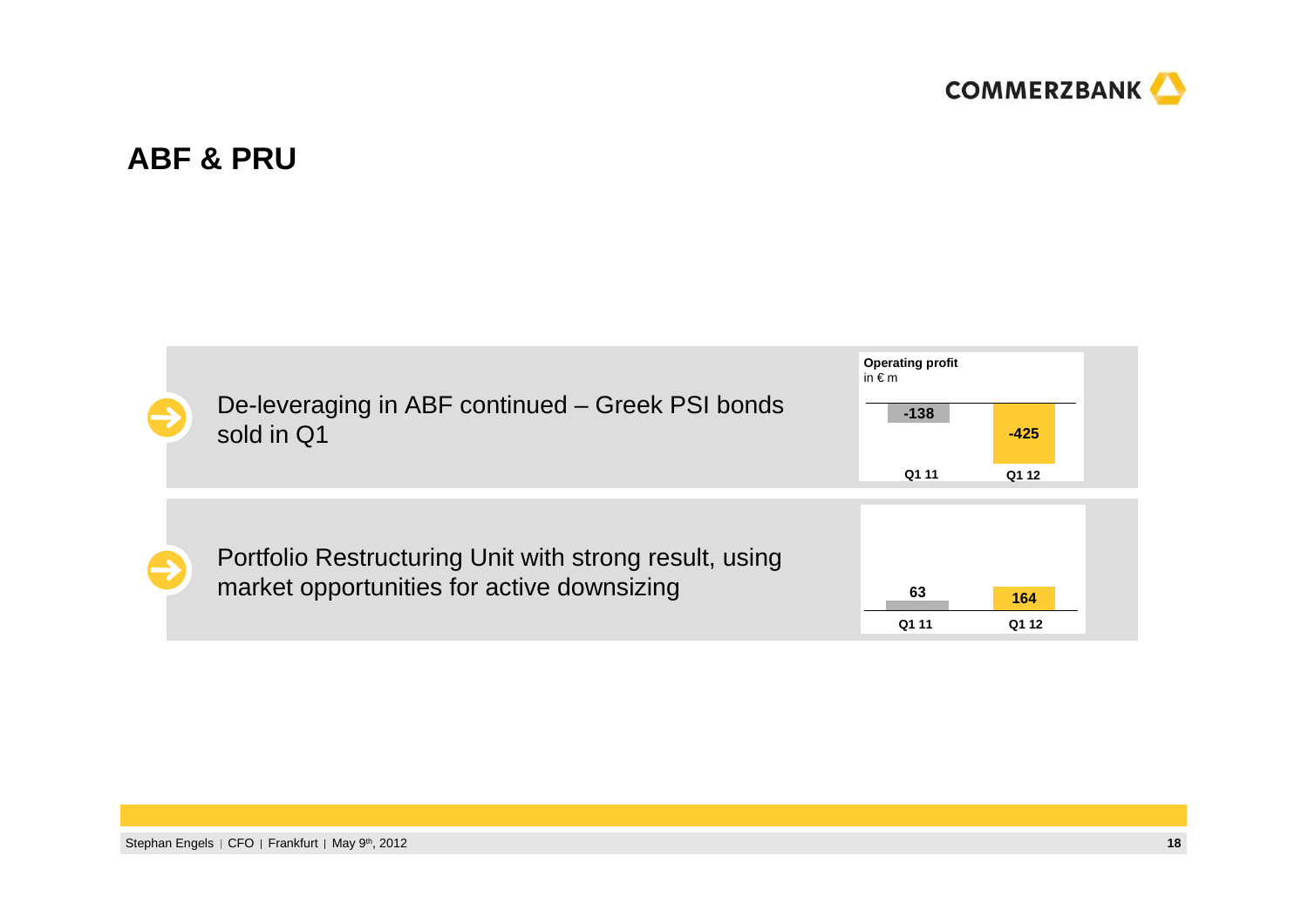

#### **De-leveraging in ABF continued – Greek PSI bonds sold in Q1**



|                  | Q111   |       | Q2 11 Q3 11 Q4 11 Q1 12 |                 |         |
|------------------|--------|-------|-------------------------|-----------------|---------|
| $Ø$ equity (€ m) | 7,166  | 6,620 |                         | 6,845 6,817     | 6,450   |
| Op. RoE (%)      | $-7.7$ | -55.6 |                         | $-87.3$ $-79.7$ | $-26.4$ |
| CIR(%)           | 59.9   | n/a   | n/a                     | n/a             | n/a     |

#### **P&L at a glance**

| in $\notin$ m           | Q1 11  | Q <sub>2</sub> 11 | Q3 11    | Q4 11    | Q1 12  |
|-------------------------|--------|-------------------|----------|----------|--------|
| Revenues before LLP     | 257    | $-544$            | $-1,097$ | $-1,048$ | -117   |
| I I P                   | $-241$ | $-233$            | $-254$   | -179     | $-179$ |
| Operating expenses      | 154    | 144               | 143      | 132      | 129    |
| <b>Operating profit</b> | $-138$ | $-921$            | $-1,494$ | $-1,359$ | -425   |

- › LLP reduced by 26% y-o-y driven by CRE, partly compensated by Ship Finance
- $\rightarrow$  Q1 operating profit influenced by:
	- › realised losses from de-leveraging in PF and negative valuation effects from corresponding derivatives
	- › sale of Greek PSI bonds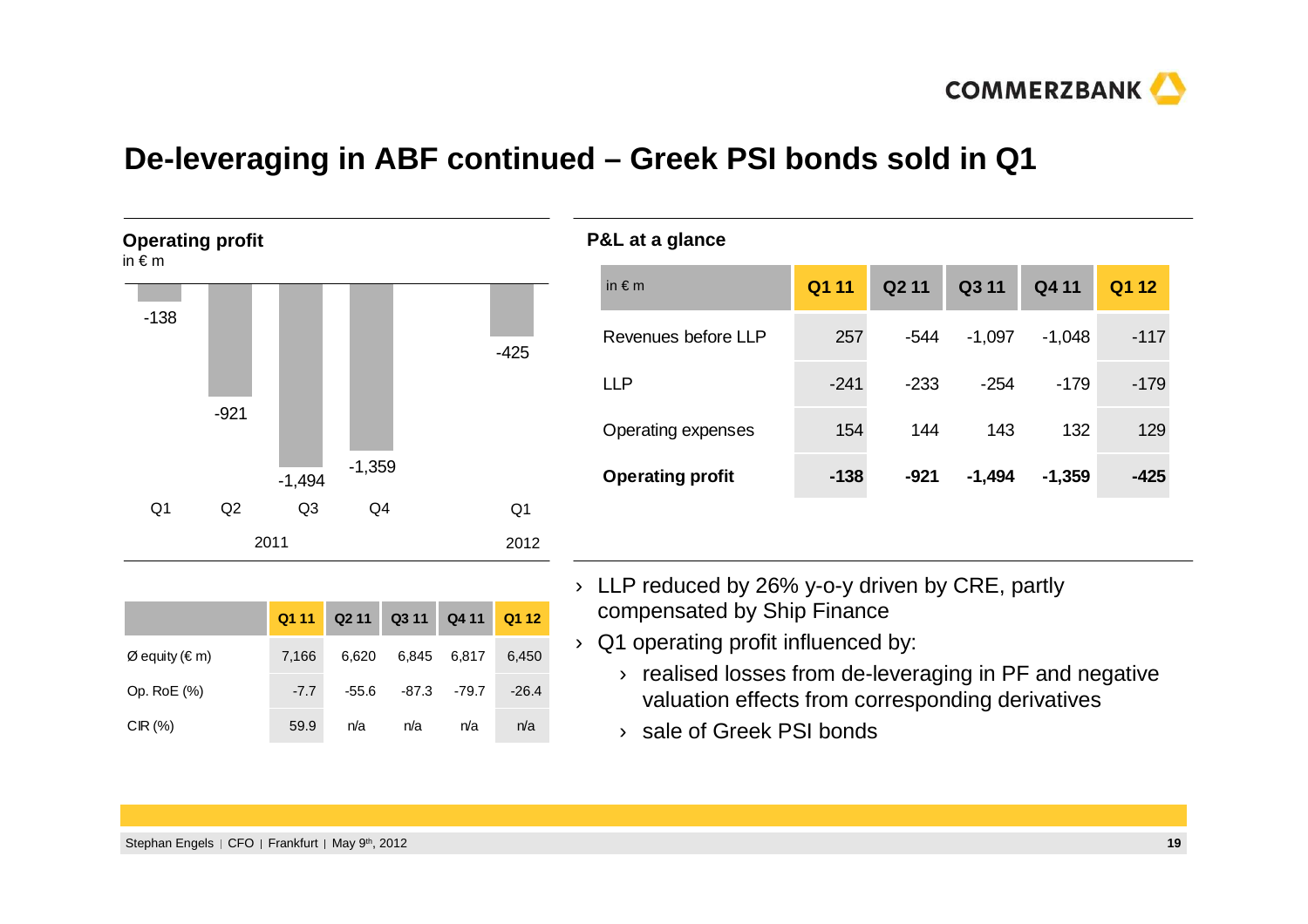

#### **Portfolio reduction in Asset Based Finance**

**PF portfolio development (EaD)** in € bn



**Q1 2009 Q1 2011 Q1 2010 Q4 2011 Q1 2012**

**CRE portfolio development (EaD)**in € bn



- › Public Finance EaD reduced by €7bn during first quarter driven by asset sales and maturities
- › Sold assets include Greek PSI bonds
- › Position of Italian exposure reflects temporary market making in short dated bills by C&M

| GIIPS sovereign exposure (EaD) |
|--------------------------------|
|--------------------------------|

| in $\epsilon$ bn | Q1 10 | Q1 11 | Q4 11 | Q1 12 |
|------------------|-------|-------|-------|-------|
| Greece           | 3.5   | 3.0   | 0.8   | 0.0   |
| Ireland          | < 0.1 | < 0.1 | 0.0   | 0.0   |
| Italy            | 10.7  | 9.7   | 7.9   | 8.4   |
| Portugal         | 1.7   | 0.9   | 0.8   | 0.8   |
| Spain            | 4.0   | 3.1   | 2.8   | 2.9   |
| Total            | 19.9  | 16.8  | 12.3  | 12.1  |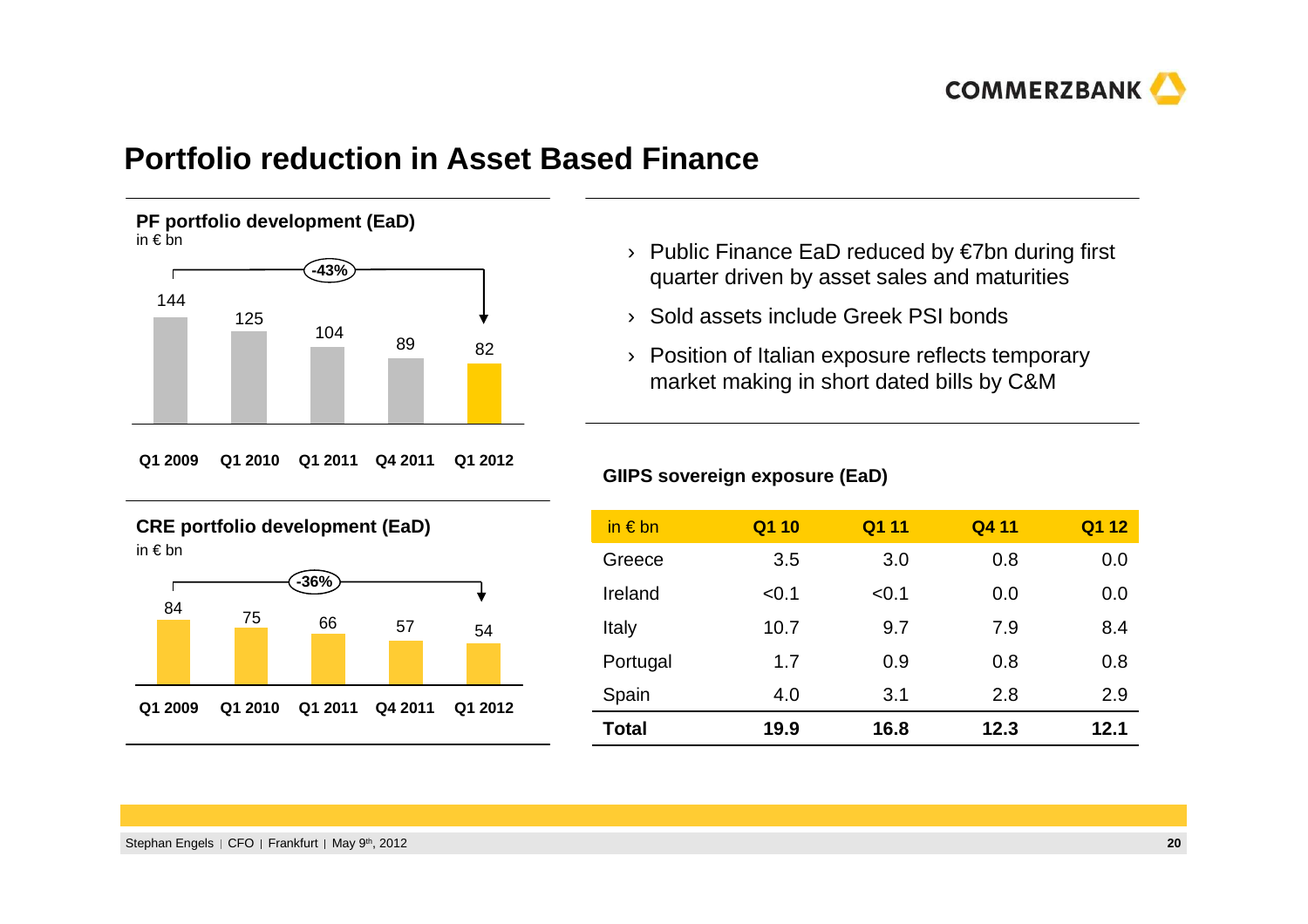

# **Portfolio Restructuring Unit with strong result, using market opportunities for active downsizing**



Op. RoE (%) 21.7 22.7 -86.7 -11.7 38.5

CIR (%) 26.2 20.8 n/a n/a 6.2

| P&L at a glance         |       |                   |        |       |       |
|-------------------------|-------|-------------------|--------|-------|-------|
| in $\notin$ m           | Q1 11 | Q <sub>2</sub> 11 | Q3 11  | Q4 11 | Q1 12 |
| Revenues before LLP     | 84    | 77                | $-212$ | $-11$ | 192   |
| <b>LLP</b>              | 1     | 3                 | 17     | $-26$ | $-16$ |
| Operating expenses      | 22    | 16                | 17     | 8     | 12    |
| <b>Operating profit</b> | 63    | 64                | $-212$ | $-45$ | 164   |
|                         |       |                   |        |       |       |

- › Strong performance in Q1 driven by €116m profit from realised asset sales
- › PRU net assets reduced by €3.2bn during the quarter to €8.7bn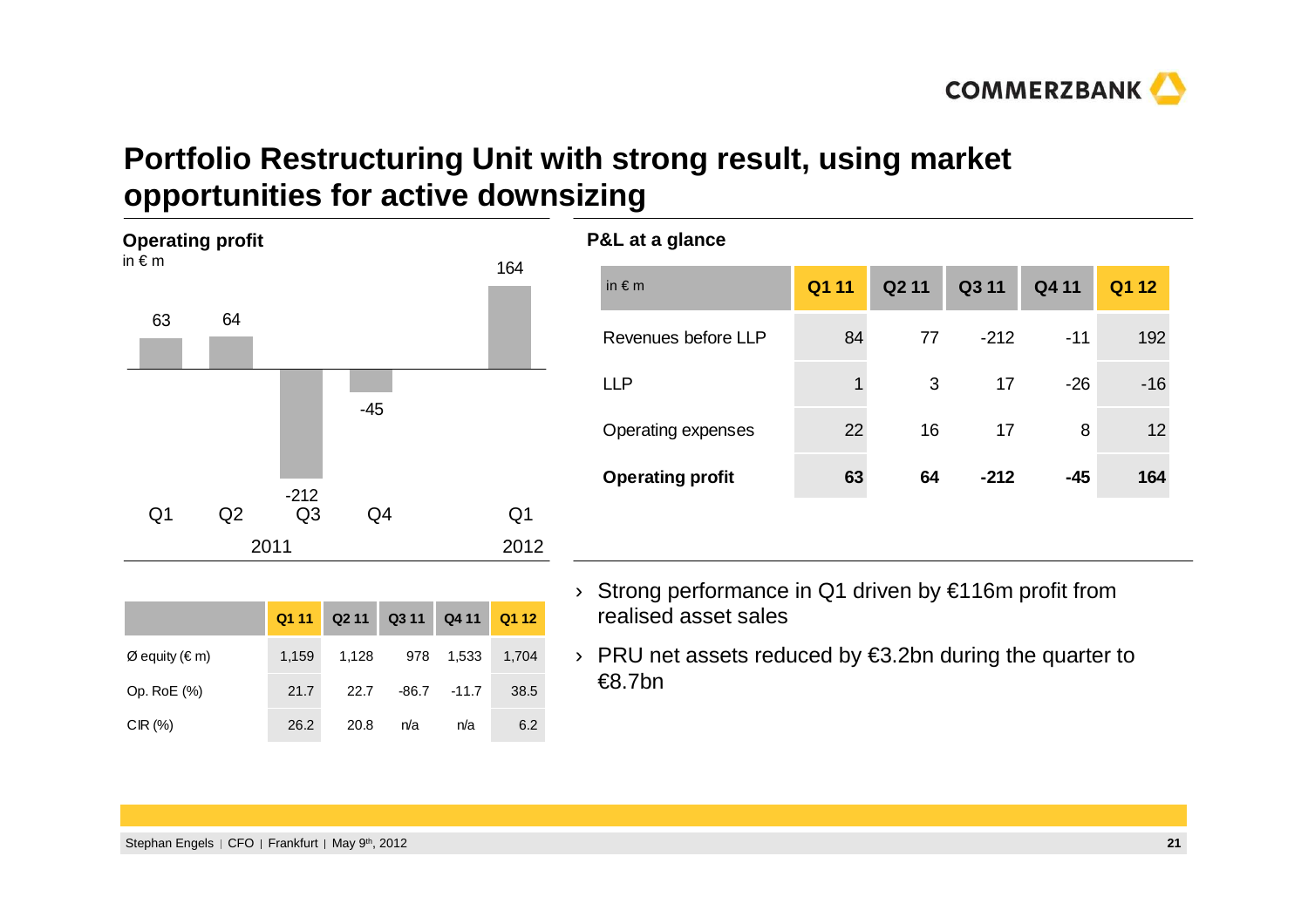

# **Agenda**

| $\mathbf 1$    | Group summary                               |
|----------------|---------------------------------------------|
| $\overline{2}$ | <b>Financial highlights</b>                 |
| 3              | Results by division                         |
|                |                                             |
| 4              | <b>Balance sheet, capital &amp; funding</b> |
| 5              | <b>Conclusion and Outlook</b>               |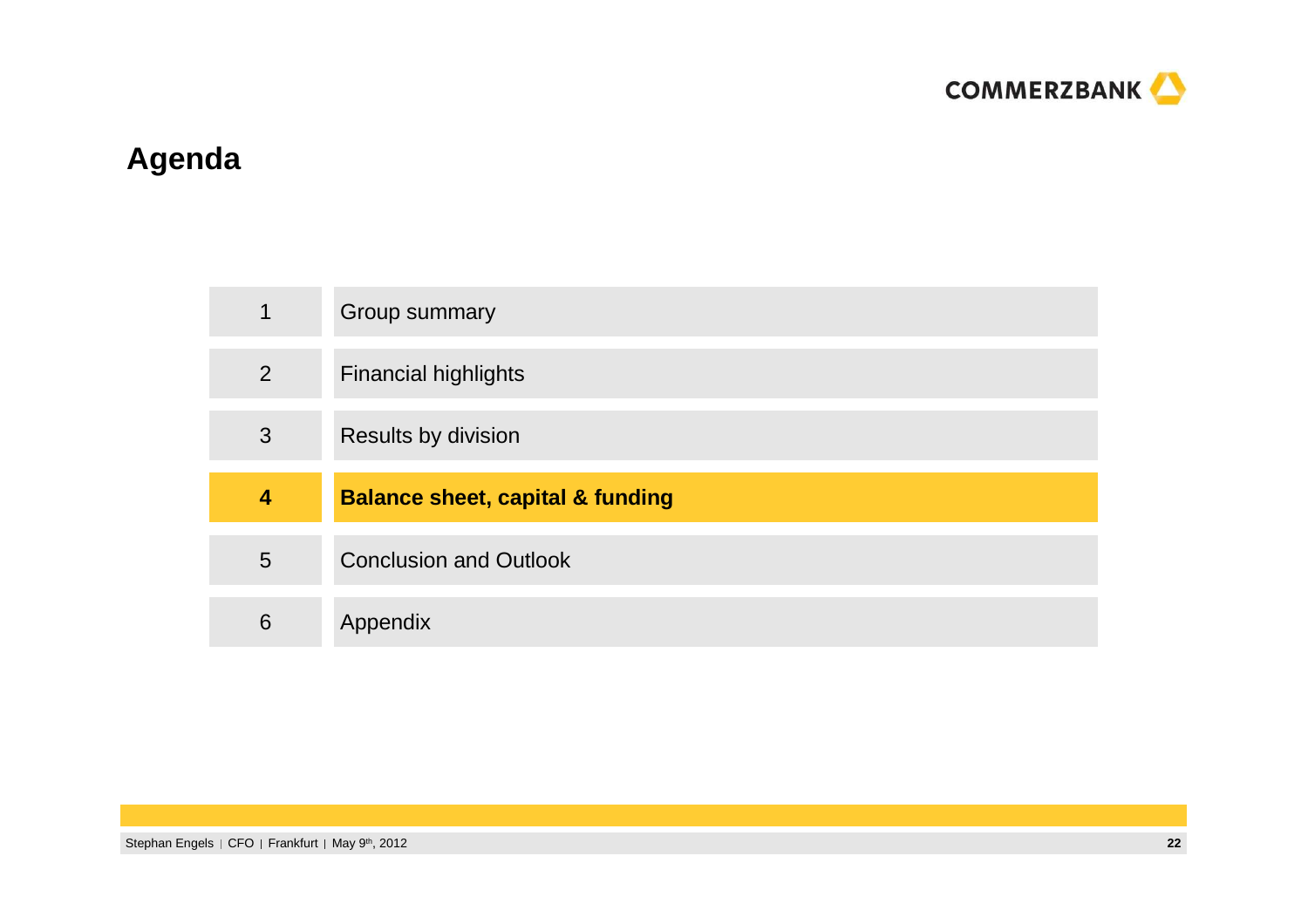

# **Strong capital position with 11.3% Core Tier I ratio – further improvement amid €14bn RWA reduction during Q1 to €223bn**

#### **Total Assets**

in € bn

 › Further reduction in non-core assets compensated by increase in liquid assets due to conservative liquidity management strategy



#### **RWA**

in € bn

› RWA development in Q1 mainly driven by intended asset reduction, securitizations and collateral management



# **Core Tier 1 and Tier 1 ratio**

in %

 Strengthening of capital ratios due ›to retained earnings, lower capital deduction positions and liability management

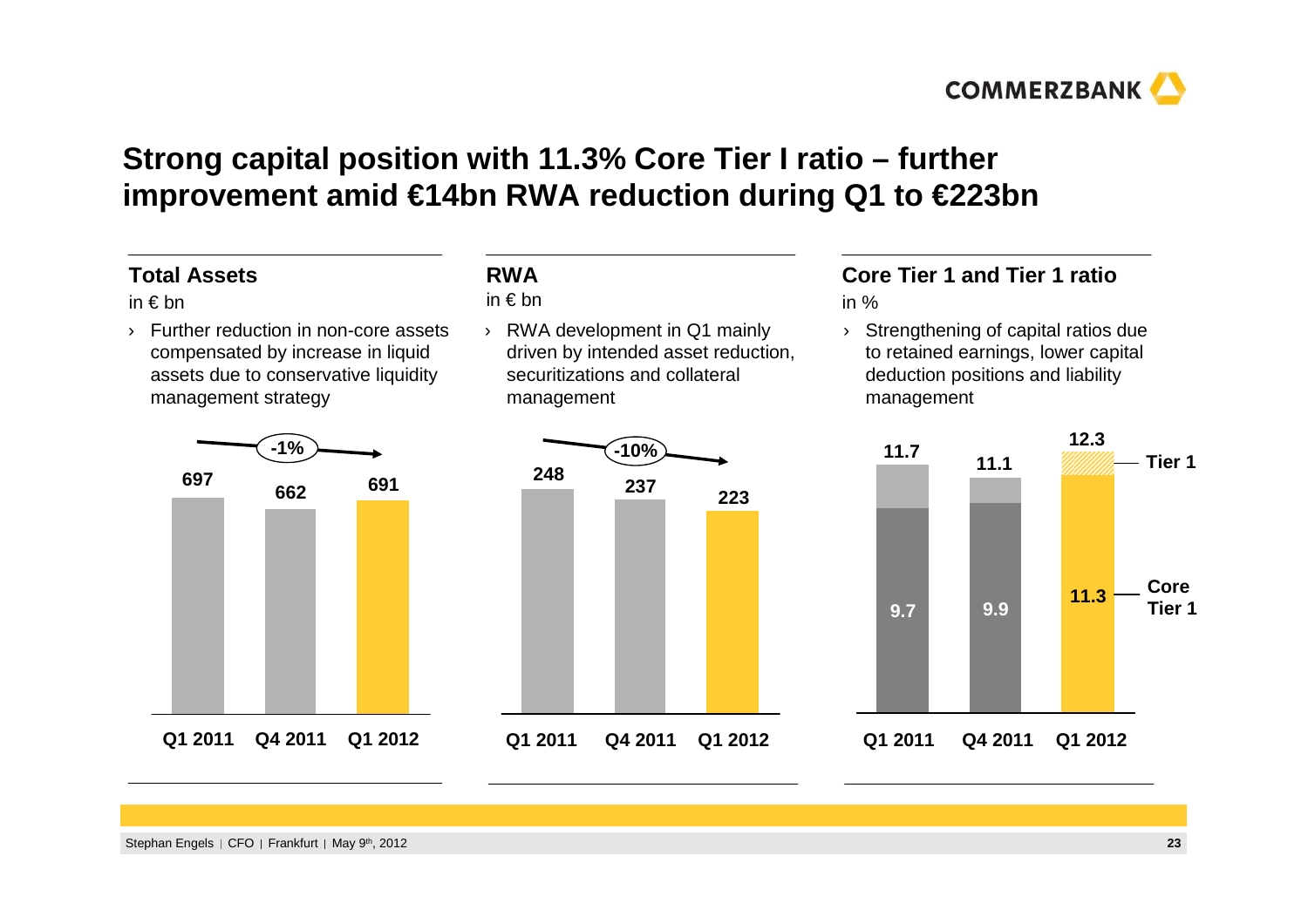

# **EBA capital target of originally €5.3bn fulfilled – Liability Management in Q1 improved capital structure further**

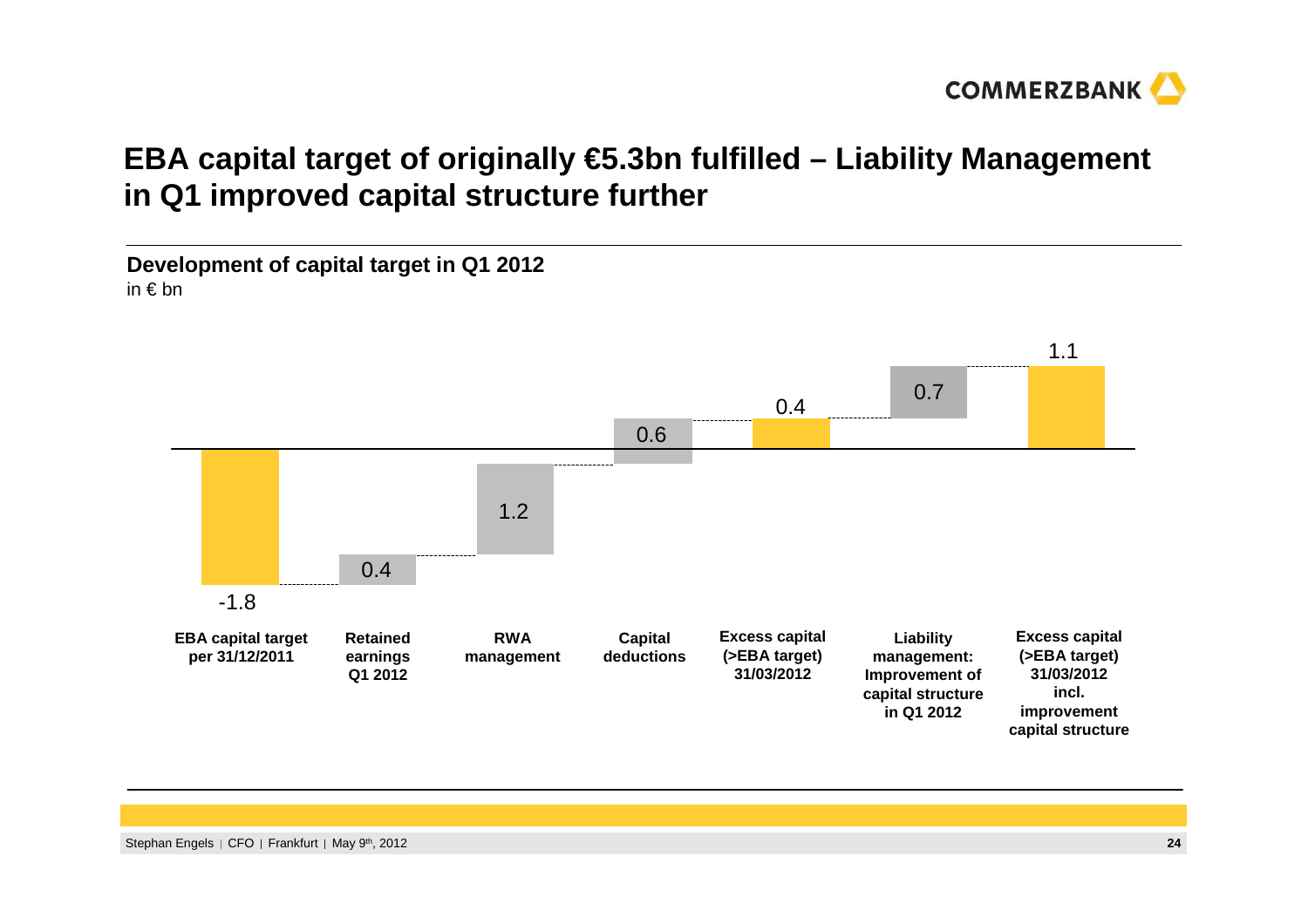

# **Pro forma Basel 3 capital ratio** ุ**10% per 01/01/2013\***



 $\rightarrow$  Basel 3 CET1 of ≥10%\* expected by 01/01/2013 under phase-in including expected RWA development during H2 2012

\* before effects from retained earnings, inkl. SoFFin silent participation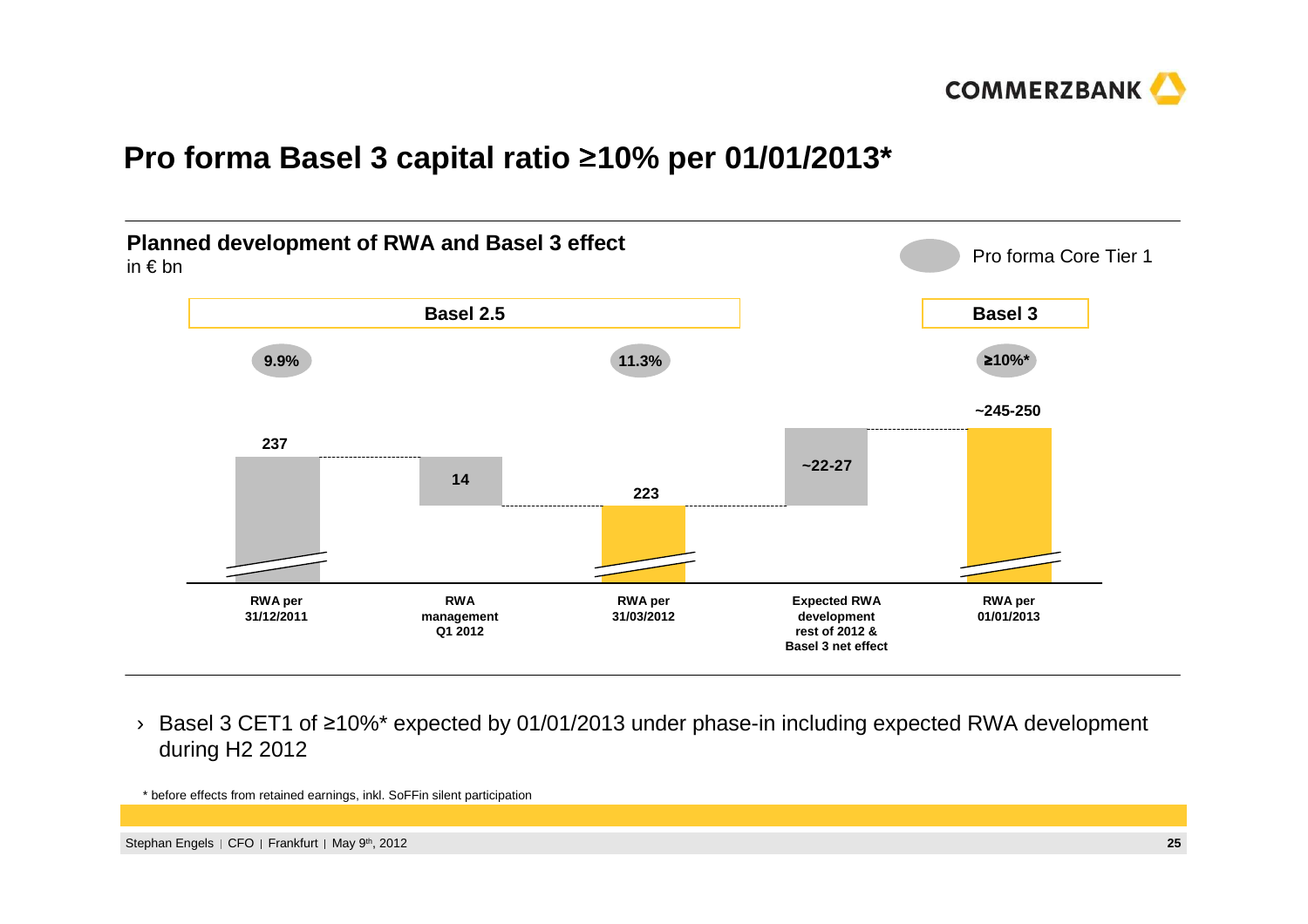

# **Strong long-term funding profile, no further issuance into capital markets needed in 2012\***



Stephan Engels | CFO | Frankfurt | May 9th, 2012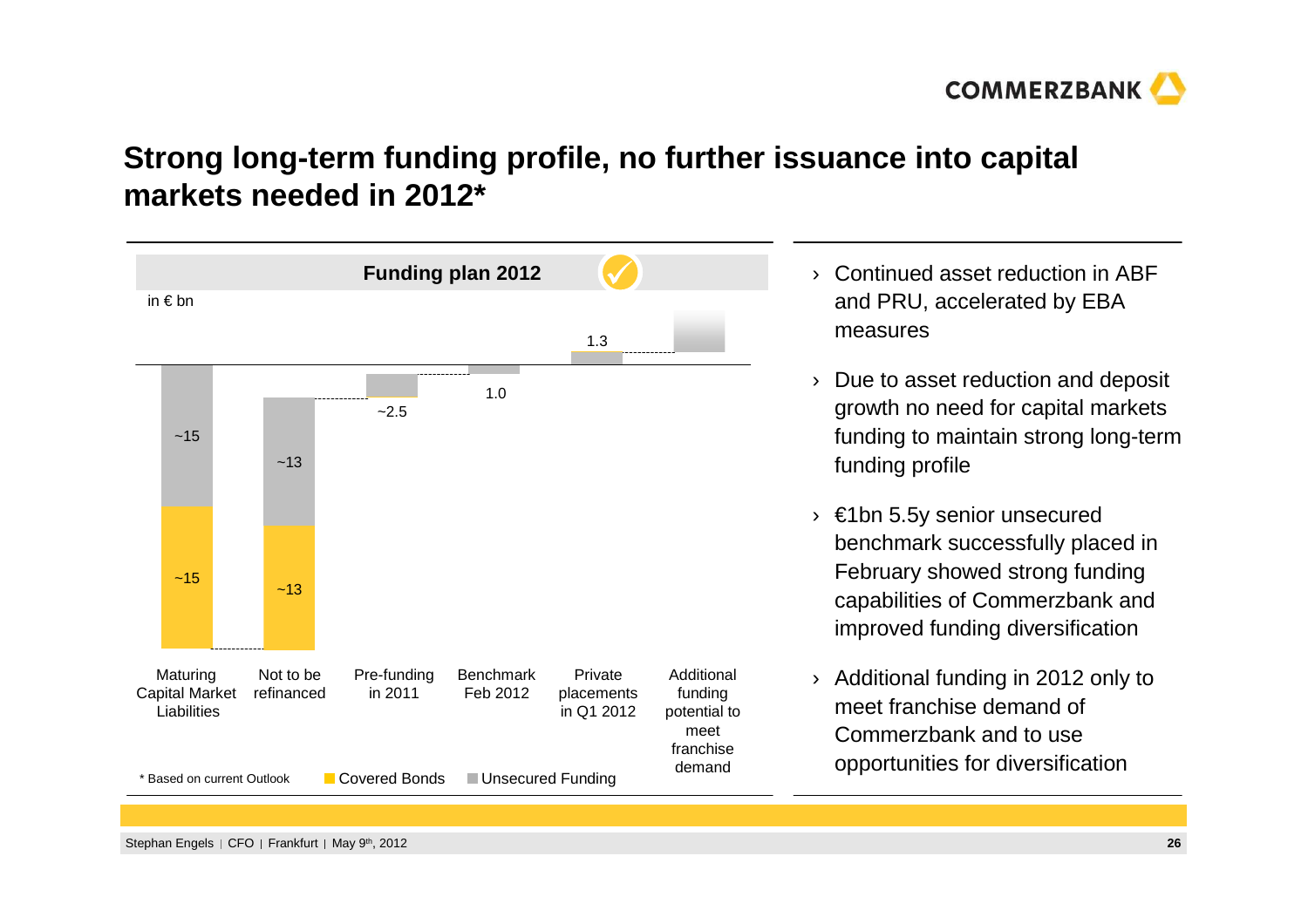

# **Agenda**

| 1              | Group summary                    |
|----------------|----------------------------------|
| 2              | <b>Financial highlights</b>      |
| 3              | Results by division              |
| $\overline{4}$ | Balance sheet, capital & funding |
| $5\phantom{1}$ | <b>Conclusion and outlook</b>    |
| 6              | Appendix                         |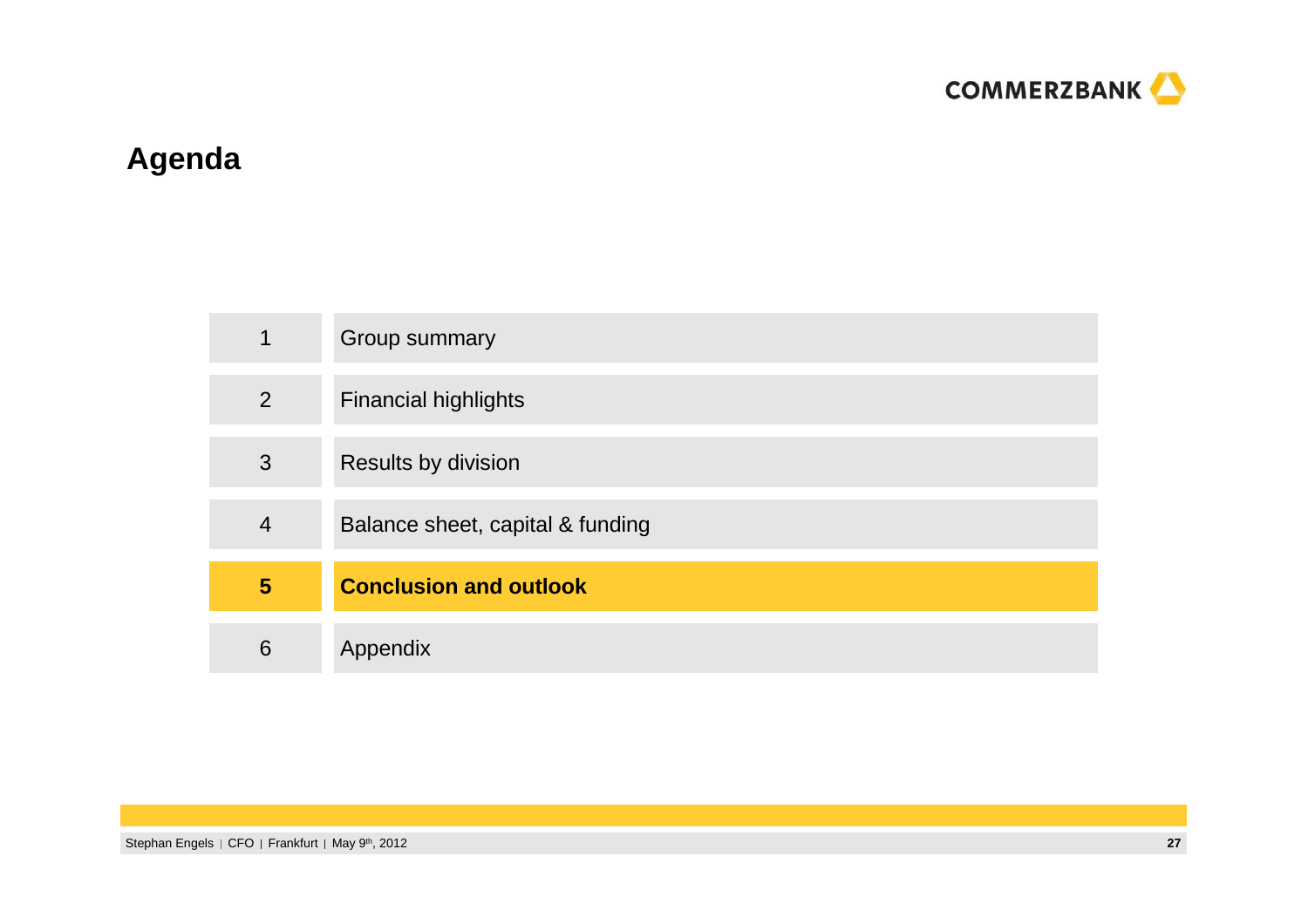

#### **Conclusion and Outlook**

Fulfillment of EBA capital target earlier than promised and on track to further increase our capital buffer

Core Bank is well positioned in difficult markets and on course for a solid operating result in 2012 given a stable economic environment

On the way to overachieve cost guidance of  $E$ 7.6bn; unchanged LLP target of  $≤€1.7$ bn for FY2012

Commerzbank with a Core Tier I ratio of 11.3% in Q1 – on track to reach Basel 3 CET1  $\geq$ 10%\* by 01/01/2013 under phase-in

Agreement with EU Commission allows Commerzbank to implement newgovernance structure of ABF as of July 1st 2012

\* before effects from retained earnings, inkl. SoFFin silent participation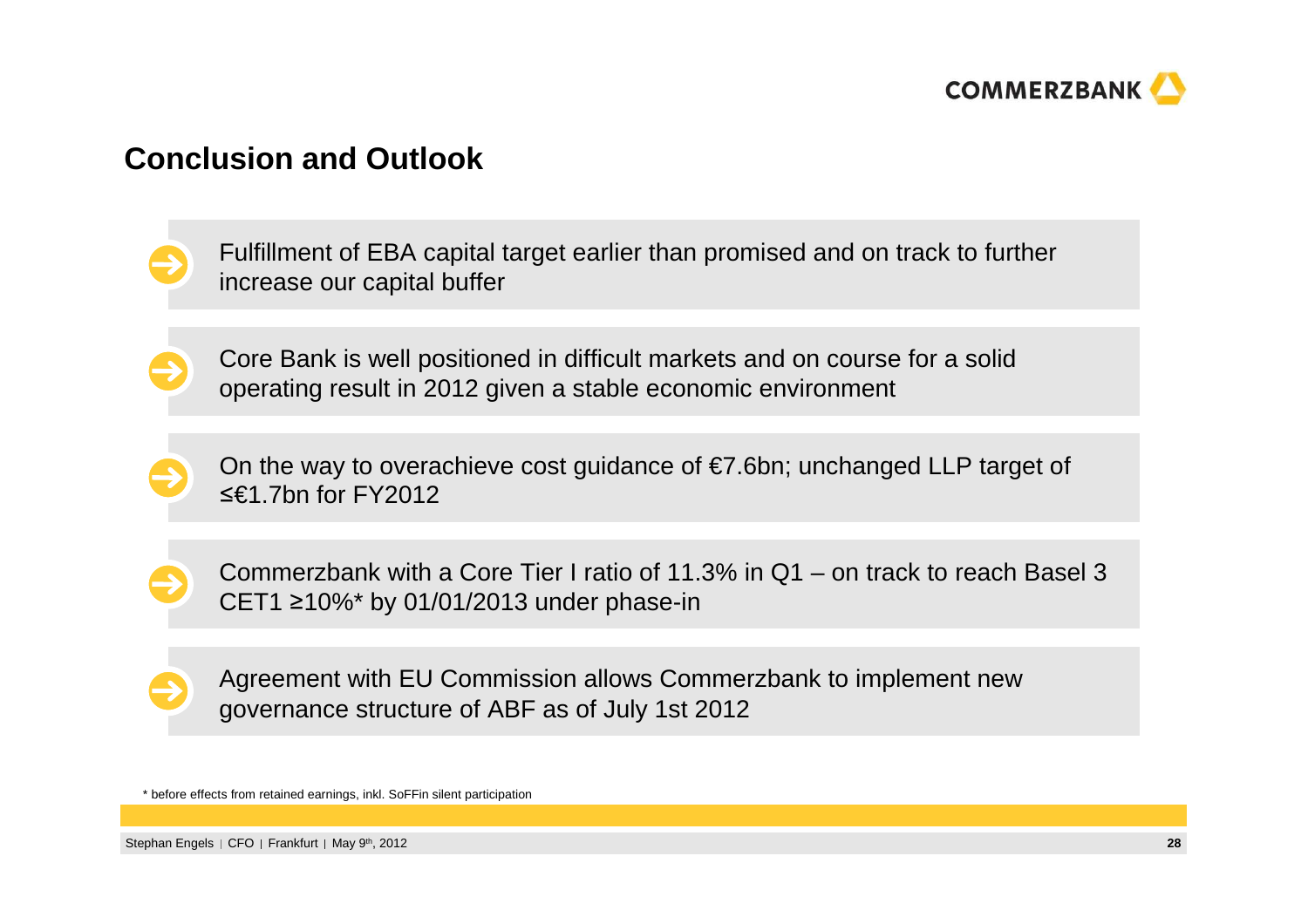

# **Agenda**

| 4               | Group summary                 |
|-----------------|-------------------------------|
| 2               | <b>Financial highlights</b>   |
| 3               | Results by division           |
| $\overline{4}$  | <b>Capital &amp; Funding</b>  |
| 5               | <b>Conclusion and Outlook</b> |
| $6\phantom{1}6$ | <b>Appendix</b>               |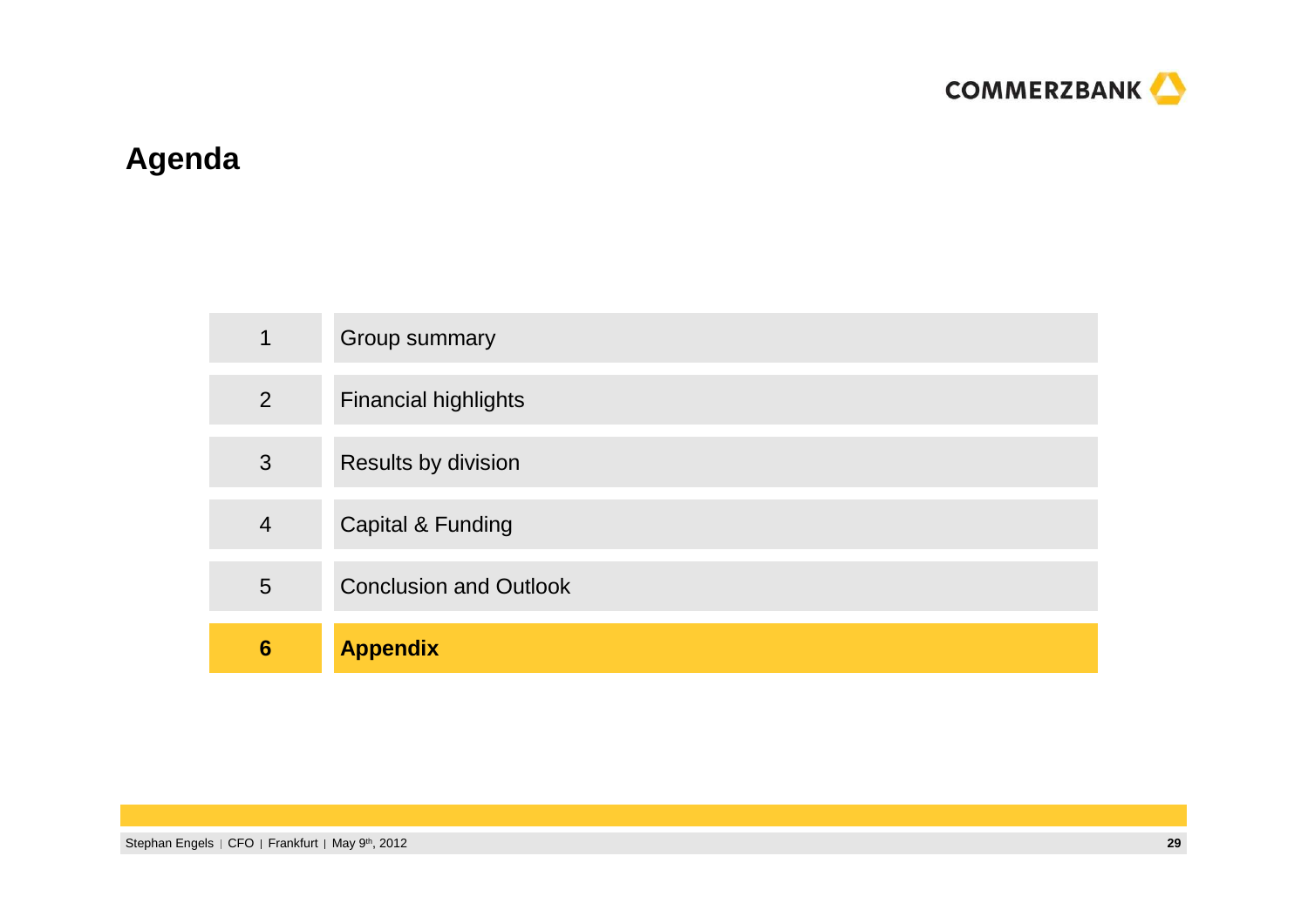

### **We expect Germany to continue to outperform the Eurozone**

#### **Current development**

- › German economy has slowed down significantly in the course of 2011, slightly down in Q4 and probably flat in Q1
- ›Exports in particular have lost steam
- Mixed signals from leading indicators›
- › Unemployment to improve not much further; setbacks possible
- › Number of corporate defaults have stabilised at a low level.

#### **Our expectation for 2012**

- › Sovereign debt crisis will weigh on growth during the whole year
- › A somewhat more positive outlook for the world economy and still very expansionary monetary policy point to moderate but positive growth rates in the coming quarters
- › Biggest downside risk is a uncertainty shock caused by an intensification of the sovereign debt crisis

#### **Reasons for outperformance**

- $\rightarrow$  No bubbles in the housing market
- > Low level of private sector debt
- Less need for fiscal consolidation
- > Steadily improved competitiveness since start of EMU; however, the advantage is about to decline
- Germany benefits from strong demand for investment goods and its strong positioning in Asian markets and Emerging Markets in general

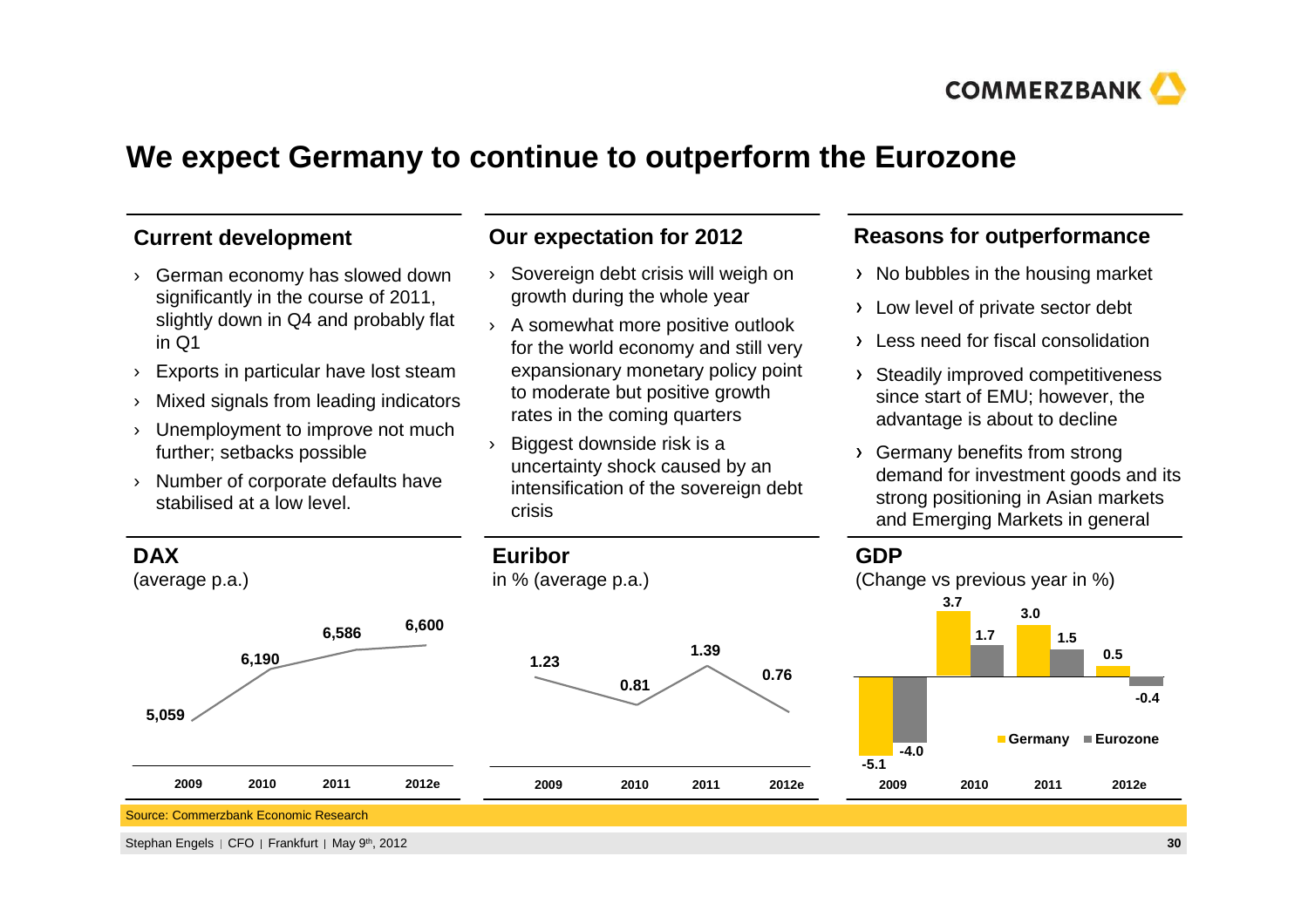

#### **PRU Structured Credit by Business Segment**



#### **Details & Outlook**

- $\rightarrow$  The economic outlook is dependent upon sustainable resolution of European debt crisis and is key to further market recovery
- › Asset fundamentals are stable and Q1 saw a pick-up in prices and market demand for structured credit assets
- › Asset reduction primarily achieved through sales amid higher market demand and proactive management

|                  | Notional Value $\in$ bn |               | Net Assets $\in$ bn* |               | Risk Exposure € bn ** |               |          | $P&L \in m$    | <b>OCI</b> effect<br>€m | <b>MDR ***</b> |
|------------------|-------------------------|---------------|----------------------|---------------|-----------------------|---------------|----------|----------------|-------------------------|----------------|
| <b>Segments</b>  | $Mar-12$                | <b>Dec-11</b> | $Mar-12$             | <b>Dec-11</b> | $Mar-12$              | <b>Dec-10</b> | $Mar-12$ | <b>FY 2011</b> | $Mar-12$                | <b>Dec-11</b>  |
| <b>RMBS</b>      | 1.9                     | 3.2           | 0.7                  | 1.3           | 1.2                   | 1.9           | 23.0     | (59.0)         | (43.3)                  | 0.4            |
| <b>CMBS</b>      | 0.4                     | 0.6           | 0.3                  | 0.3           | 0.3                   | 0.3           | 11.0     | (26.8)         | (23.7)                  | 0.3            |
| <b>CDO</b>       | 5.7                     | 9.8           | 2.0                  | 3.5           | 4.1                   | 5.9           | 100.0    | 182.2          | (84.3)                  | 0.3            |
| <b>Other ABS</b> | 1.3                     | 2.1           | 0.8                  | 1.5           | 0.9                   | 1.7           | (5.0)    | 26.2           | (0.1)                   | 0.3            |
| <b>PFI/Infra</b> | 4.0                     | 4.3           | 1.6                  | 1.8           | 3.5                   | 3.8           | 53.0     | (201.1)        |                         | 0.1            |
| <b>CIRCS</b>     |                         | 0.0           |                      | 0.0           |                       | 0.0           | 0.0      | (1.5)          |                         |                |
| <b>Others</b>    | 3.4                     | 3.5           | 3.3                  | 3.4           | 0.1                   | 0.1           | (6.0)    | 12.7           |                         | 1.0            |
| <b>Total</b>     | 16.8                    | 23.5          | 8.7                  | 11.9          | 10.2                  | 13.7          | 176.0    | (67.3)         | (151.5)                 | 0.4            |

\* Net Assets includes both "Buy" and "Sell" Credit Derivatives; all are included on a Mark to Market basis

\*\* Risk Exposure only includes "Sell" Credit derivatives. The exposure is then calculated as if we hold the long Bond (Notional less PV of derivative)

\*\*\* Mark-down-ratio = 1 minus(Risk Exposure/Notional)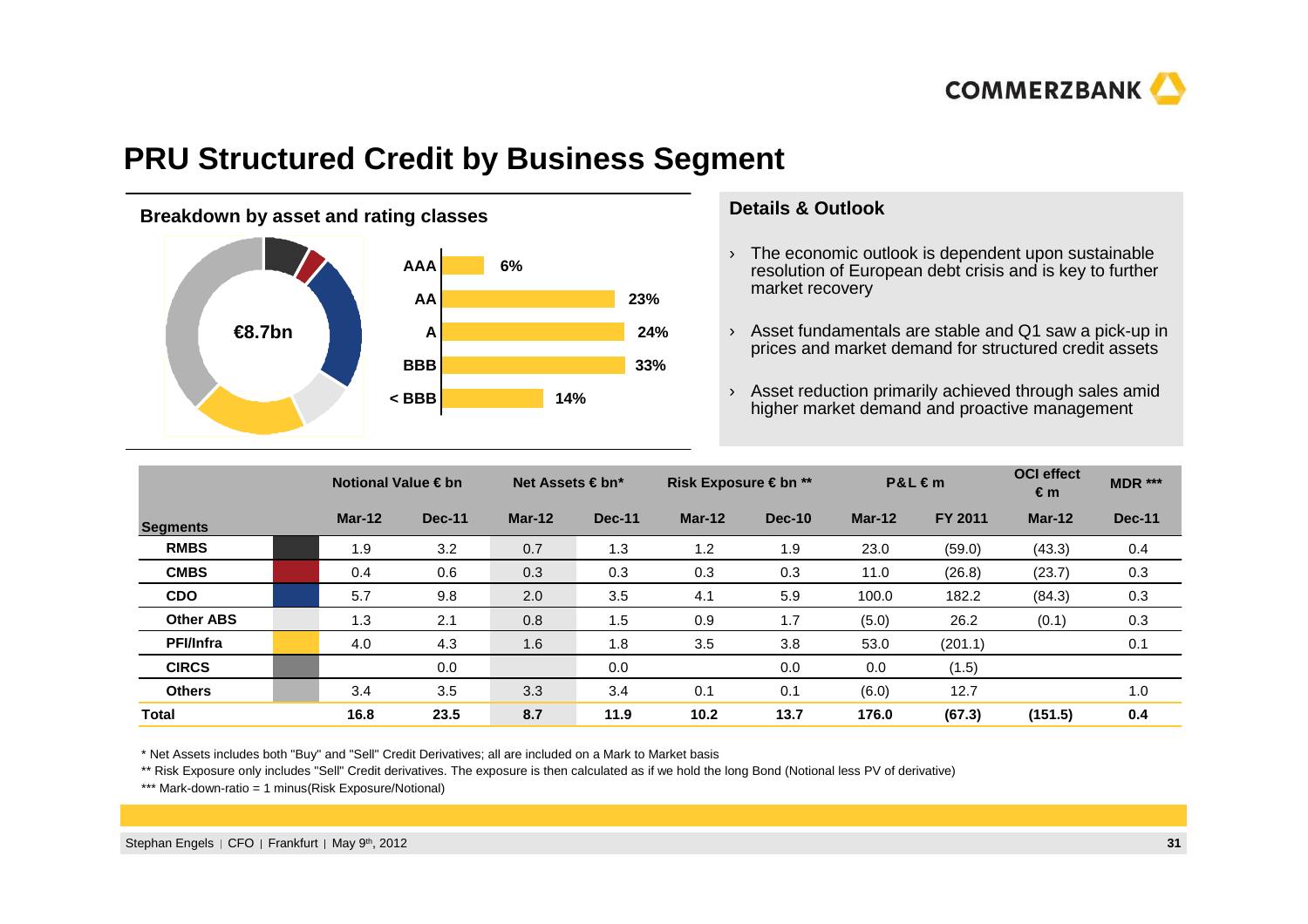

### **Default Portfolio (Q1 2012)**

**Default portfolio and coverage ratios by segment**€m – excluding /including GLLP

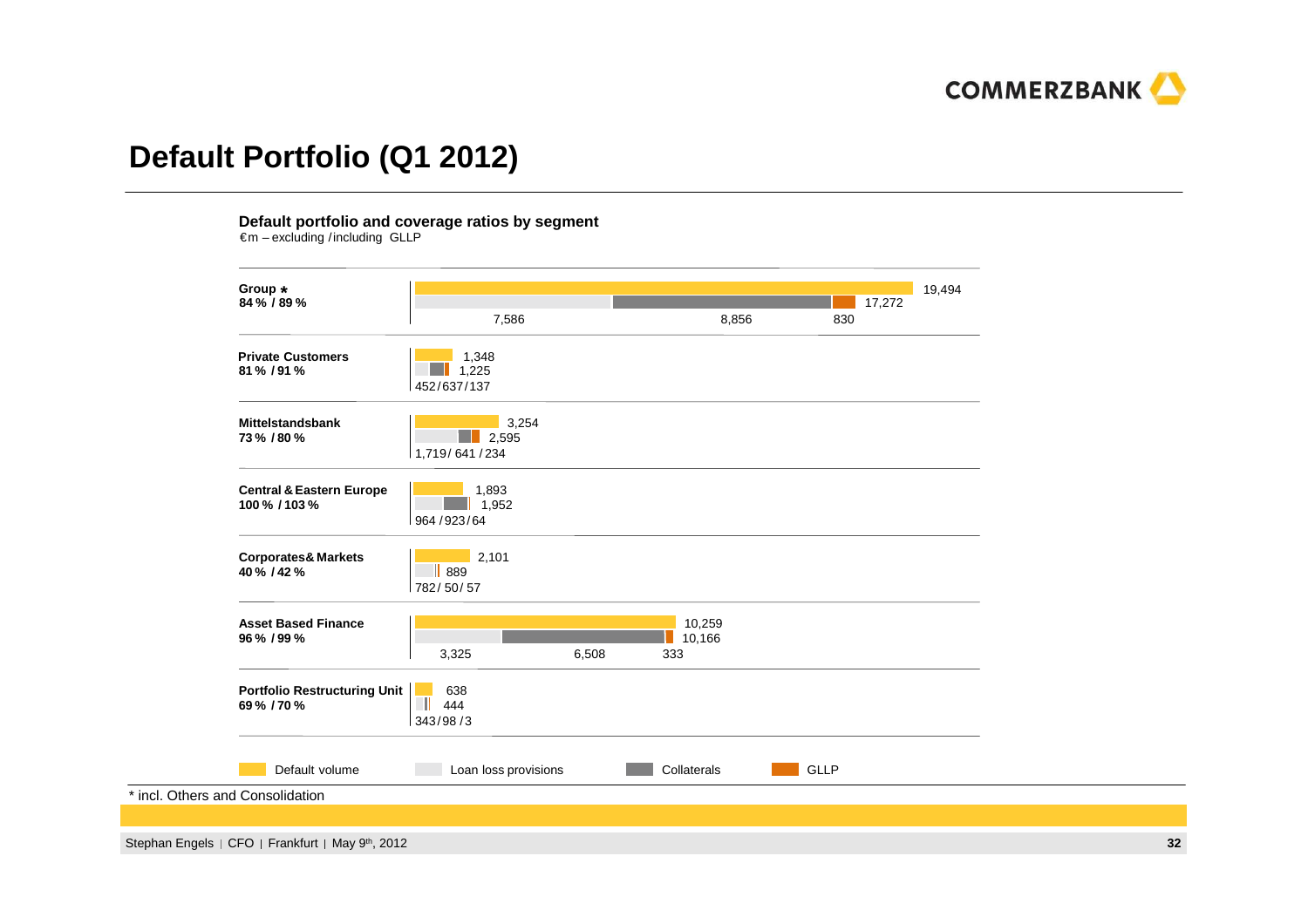

# **Loan to Value figures in the CRE business (Q1 2012)**

| Loan to Value - UK*<br>stratified representation  |            | EaD UK total $\in$ 6bn | Loan to Value - Spain*<br>stratified representation     |                             | EaD Spain total €4bn |
|---------------------------------------------------|------------|------------------------|---------------------------------------------------------|-----------------------------|----------------------|
| >100%                                             | $2\%$ (2%) |                        | >100%                                                   | 1% $(1\%)$                  |                      |
| $80\% - 100\%$                                    | $3\%$ (3%) |                        | $80\% - 100\%$                                          | $2\%$ (1%)                  |                      |
| $60\% - 80\%$                                     | 10% (10%)  |                        | $60\% - 80\%$                                           |                             | 14% (14%)            |
| $40\% - 60\%$                                     |            | 22% (22%)              | $40\% - 60\%$                                           |                             | 23% (24%)            |
| $20\% - 40\%$                                     |            | 31 % $(31\%)$          | $20\% - 40\%$                                           |                             | <b>29%</b> (29%)     |
|                                                   |            |                        | < 20%                                                   |                             | 31% (31%)            |
| < 20%                                             |            | 32% $(32%)$            |                                                         |                             |                      |
| Loan to Value - USA*<br>stratified representation |            | EaD USA total €3bn     | Loan to Value - CRE total*<br>stratified representation |                             | EaD CRE total€54bn   |
| >100%                                             | $2\%$ (2%) |                        | >100%                                                   | $2\%$ (2%)<br><b>The Co</b> |                      |
| $80\% - 100\%$                                    | 4% $(4\%)$ |                        | $80\% - 100\%$                                          | $3\%$ (3%)                  |                      |
| $60\% - 80\%$                                     | 13% (13%)  |                        | $60\% - 80\%$                                           | 12% (13%)                   |                      |
| 40% -60%                                          |            | $23\%$ (24%)           | 40% -60%                                                |                             | 24% (24 %)           |
| $20\% - 40\%$                                     |            | 29% (28%)              | $20\% - 40\%$                                           |                             | 29% (28%)            |

\* Loan to values based on market values; exclusive margin lines and corporate loans; additional collateral not taken into account. All figures relate to business secured by mortgages. Values in parentheses: December 2011.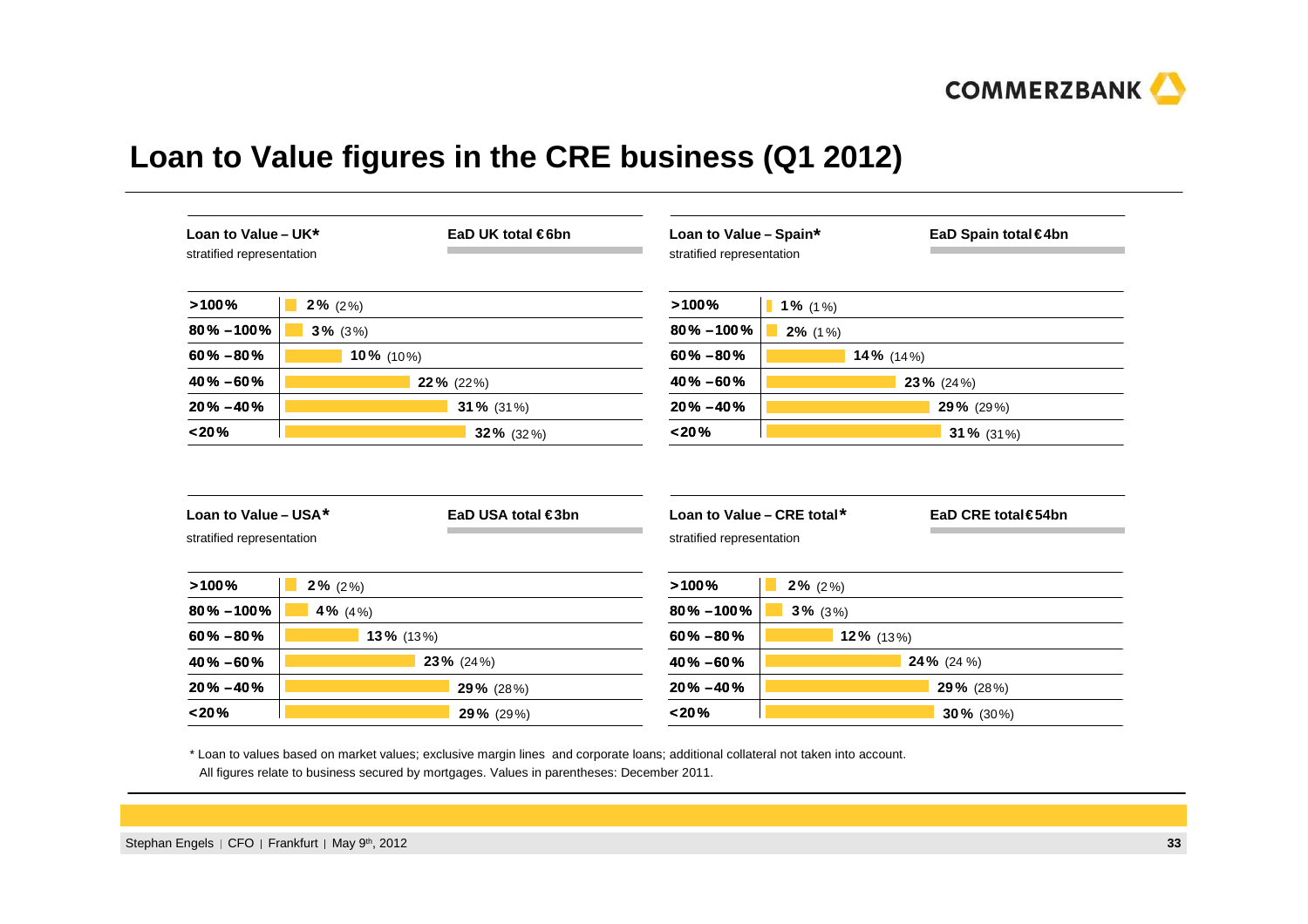

**Appendix: Segment reporting**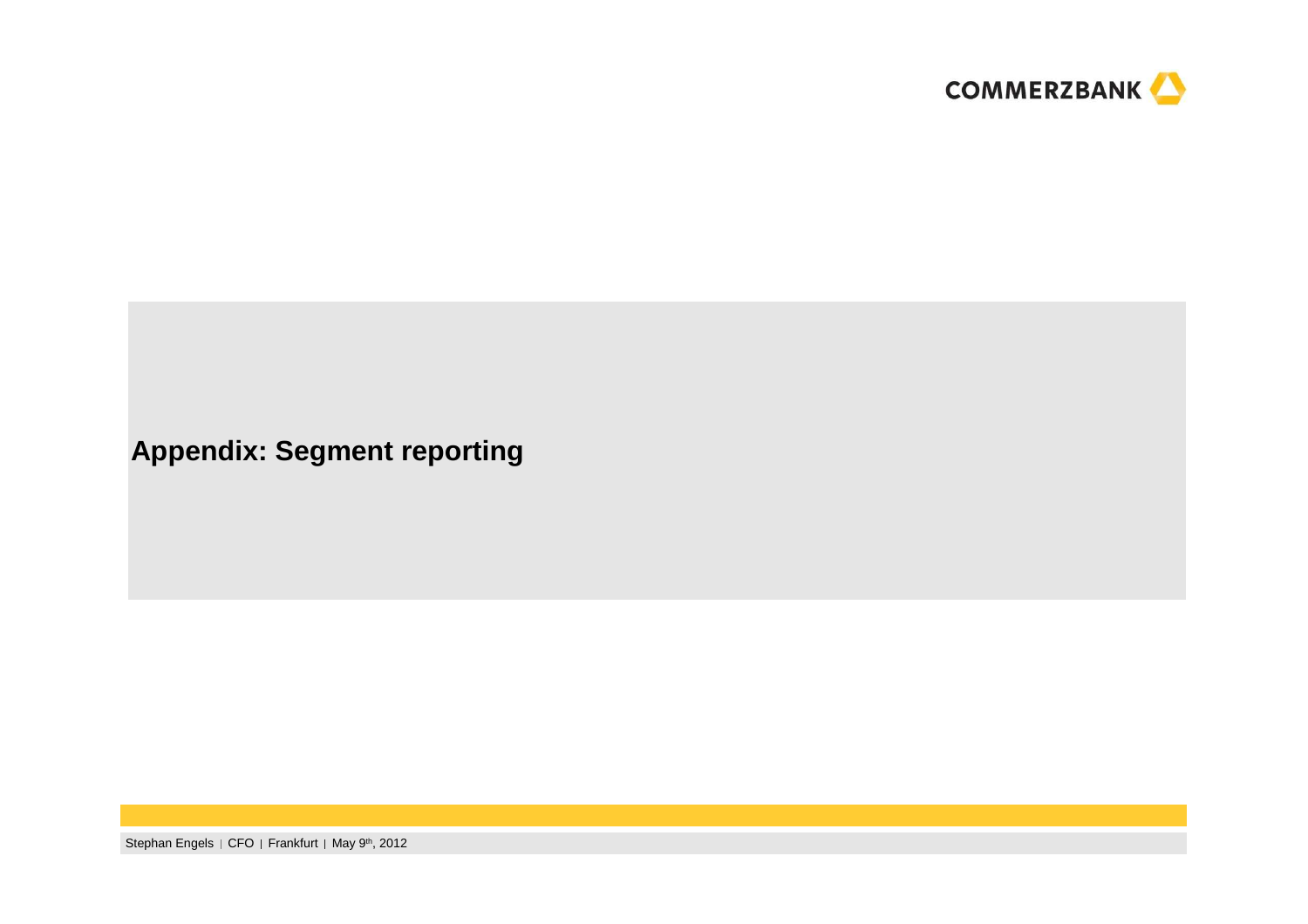

# **Commerzbank Group**

| in $\epsilon$ m                                                   | Q <sub>1</sub><br>2011   | Q <sub>2</sub><br>2011 | Q3<br>2011     | Q <sub>4</sub><br>2011 | Q <sub>1</sub><br>2012 |
|-------------------------------------------------------------------|--------------------------|------------------------|----------------|------------------------|------------------------|
| Net interest income                                               | 1,727                    | 1,790                  | 1,589          | 1,618                  | 1,429                  |
| Provisions for loan losses                                        | $-318$                   | $-278$                 | $-413$         | $-381$                 | $-212$                 |
| Net interest income after provisions                              | 1,409                    | 1,512                  | 1,176          | 1,237                  | 1,217                  |
| Net commission income                                             | 1,020                    | 928                    | 844            | 703                    | 843                    |
| Net trading income and net income on hedge accounting             | 519                      | 576                    | 353            | 538                    | 457                    |
| Net investment income                                             | 12                       | $-954$                 | $-1,267$       | $-1,402$               | $-176$                 |
| Current income on companies accounted for using the equity method |                          | 13                     | 16             | 13                     | 11                     |
| Other income                                                      | 338                      | 10                     | 59             | 846                    | 21                     |
| Revenues before LLP                                               | 3,616                    | 2,363                  | 1,594          | 2,316                  | 2,585                  |
| Revenues after LLP                                                | 3,298                    | 2,085                  | 1,181          | 1,935                  | 2,373                  |
| Operating expenses                                                | 2,154                    | 2,030                  | 2,036          | 1,772                  | 1,789                  |
| Operating profit                                                  | 1,144                    | 55                     | $-855$         | 163                    | 584                    |
| Impairments of goodwill and brand names                           | $\overline{\phantom{a}}$ | $\mathbf{r}$           | $\blacksquare$ | ٠                      |                        |
| Restructuring expenses                                            | $\overline{\phantom{a}}$ |                        | $\blacksquare$ | $\blacksquare$         | 34                     |
| Pre-tax profit                                                    | 1,144                    | 55                     | $-855$         | 163                    | 550                    |
|                                                                   |                          |                        |                |                        |                        |
| Average capital employed                                          | 32,414                   | 31,546                 | 28,788         | 28,188                 | 28,566                 |
| RWA (End of Period)                                               | 248,269                  | 239,489                | 244,178        | 236,594                | 222,941                |
| Cost/income ratio (%)                                             | 59.6%                    | 85.9%                  | 127.7%         | 76.5%                  | 69.2%                  |
| Operating return on equity (%)                                    | 14.1%                    | 0.7%                   | $-11.9%$       | 2.3%                   | 8.2%                   |
| Return on equity of pre-tax profit (%)                            | 14.1%                    | 0.7%                   | $-11.9%$       | 2.3%                   | 7.7%                   |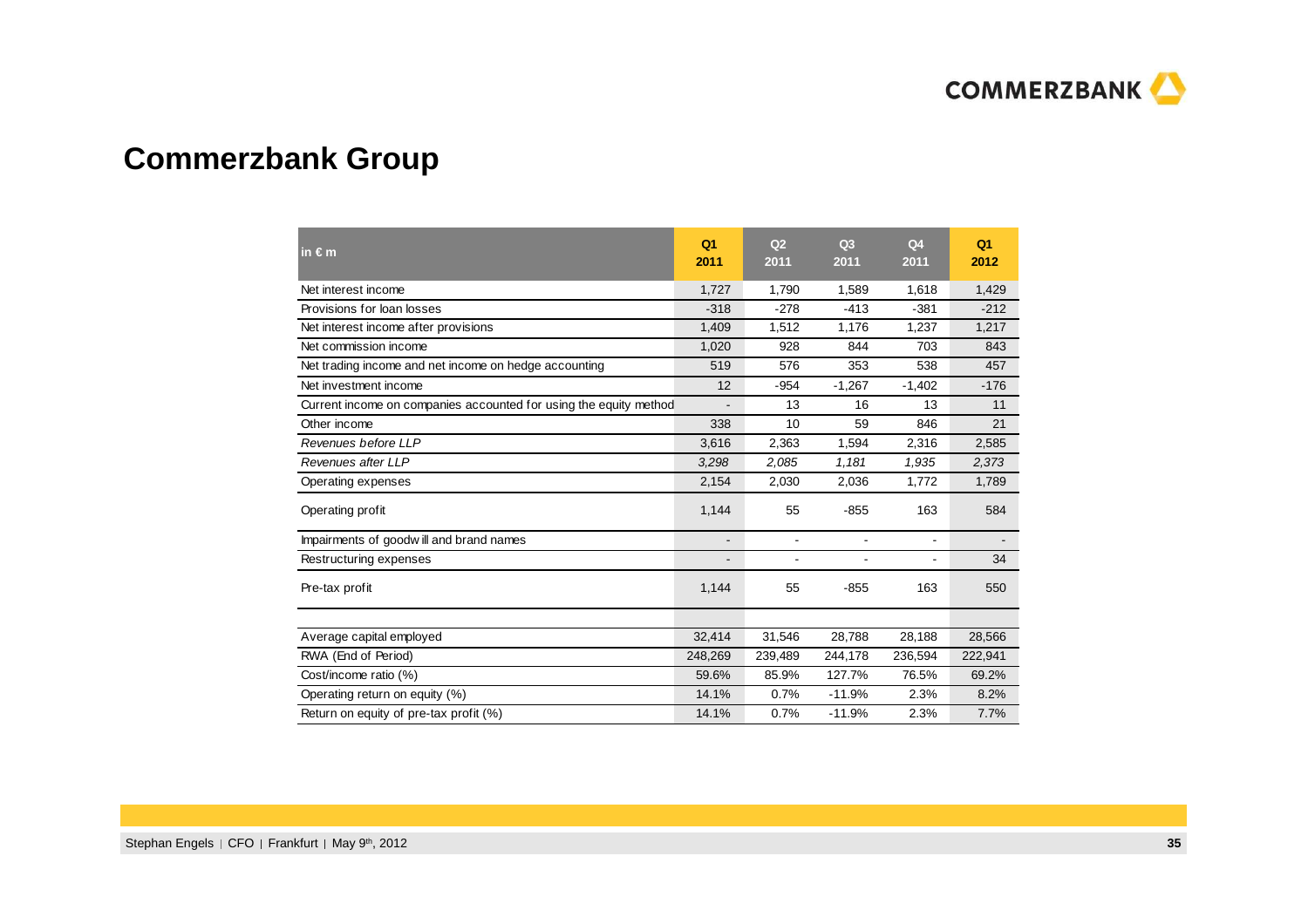

#### **Private Customers**

| in $\epsilon$ m                                                   | Q <sub>1</sub><br>2011   | Q <sub>2</sub><br>2011 | Q <sub>3</sub><br>2011 | Q <sub>4</sub><br>2011 | Q <sub>1</sub><br>2012 |
|-------------------------------------------------------------------|--------------------------|------------------------|------------------------|------------------------|------------------------|
| Net interest income                                               | 492                      | 514                    | 497                    | 524                    | 453                    |
| Provisions for loan losses                                        | $-41$                    | $-35$                  | $-34$                  | 53                     | $-6$                   |
| Net interest income after provisions                              | 451                      | 479                    | 463                    | 577                    | 447                    |
| Net commission income                                             | 569                      | 455                    | 406                    | 324                    | 383                    |
| Net trading income and net income on hedge accounting             | $-1$                     | $-2$                   | 8                      | $-5$                   | 1                      |
| Net investment income                                             | $\mathbf{1}$             | 1                      | $-0$                   | $-4$                   | $\overline{2}$         |
| Current income on companies accounted for using the equity method | 6                        | 5                      | 5                      | 3                      | $\overline{7}$         |
| Other income                                                      | $-22$                    | $-14$                  | 43                     | 15                     | $-1$                   |
| Revenues before LLP                                               | 1,045                    | 959                    | 959                    | 857                    | 845                    |
| Revenues after LLP                                                | 1,004                    | 924                    | 925                    | 910                    | 839                    |
| Operating expenses                                                | 888                      | 845                    | 854                    | 801                    | 727                    |
| Operating profit                                                  | 116                      | 79                     | 71                     | 109                    | 112                    |
| Impairments of goodwill and brand names                           | $\blacksquare$           | $\blacksquare$         | $\blacksquare$         | $\blacksquare$         |                        |
| Restructuring expenses                                            | $\overline{\phantom{0}}$ |                        |                        | $\blacksquare$         |                        |
| Pre-tax profit                                                    | 116                      | 79                     | 71                     | 109                    | 112                    |
|                                                                   |                          |                        |                        |                        |                        |
| Average capital employed                                          | 4,003                    | 3,886                  | 3,868                  | 4,009                  | 3,783                  |
| RWA (End of Period)                                               | 29,197                   | 27,052                 | 28,786                 | 27,369                 | 26,151                 |
| Cost/income ratio (%)                                             | 85.0%                    | 88.1%                  | 89.1%                  | 93.5%                  | 86.0%                  |
| Operating return on equity (%)                                    | 11.6%                    | 8.1%                   | 7.3%                   | 10.9%                  | 11.8%                  |
| Return on equity of pre-tax profit (%)                            | 11.6%                    | 8.1%                   | 7.3%                   | 10.9%                  | 11.8%                  |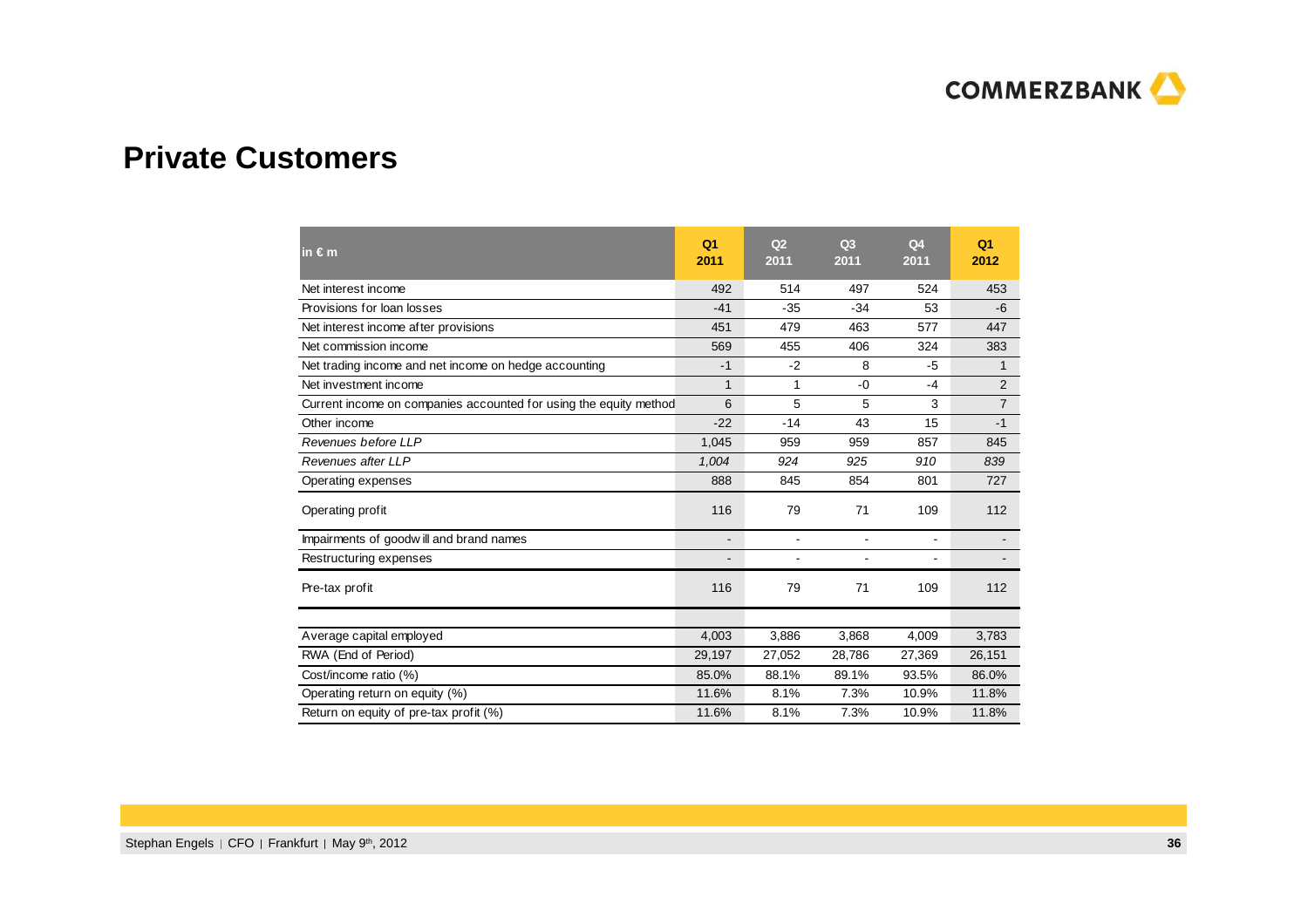

#### **Mittelstandsbank**

| in $\epsilon$ m                                                   | Q <sub>1</sub><br>2011 | Q <sub>2</sub><br>2011 | Q3<br>2011     | Q <sub>4</sub><br>2011 | Q <sub>1</sub><br>2012 |
|-------------------------------------------------------------------|------------------------|------------------------|----------------|------------------------|------------------------|
| Net interest income                                               | 534                    | 604                    | 549            | 562                    | 542                    |
| Provisions for loan losses                                        | $-11$                  | 28                     | $-58$          | $-149$                 | 35                     |
| Net interest income after provisions                              | 523                    | 632                    | 491            | 413                    | 577                    |
| Net commission income                                             | 292                    | 279                    | 271            | 274                    | 270                    |
| Net trading income and net income on hedge accounting             | 18                     | $-6$                   | $-1$           | $-50$                  | $-13$                  |
| Net investment income                                             | $-10$                  | $-17$                  | $-10$          | -8                     | $-1$                   |
| Current income on companies accounted for using the equity method | 2                      | 5                      | 2              | 2                      |                        |
| Other income                                                      | $\mathbf{1}$           | $-2$                   | $-5$           | 1                      | $-8$                   |
| Revenues before LLP                                               | 837                    | 863                    | 806            | 781                    | 790                    |
| Revenues after LLP                                                | 826                    | 891                    | 748            | 632                    | 825                    |
| Operating expenses                                                | 393                    | 377                    | 401            | 343                    | 338                    |
| Operating profit                                                  | 433                    | 514                    | 347            | 289                    | 487                    |
| Impairments of goodwill and brand names                           | $\blacksquare$         | $\blacksquare$         | $\blacksquare$ | $\blacksquare$         |                        |
| Restructuring expenses                                            |                        | $\blacksquare$         |                | $\blacksquare$         |                        |
| Pre-tax profit                                                    | 433                    | 514                    | 347            | 289                    | 487                    |
|                                                                   |                        |                        |                |                        |                        |
| Average capital employed                                          | 7,238                  | 6.753                  | 6,928          | 6,925                  | 5,977                  |
| RWA (End of Period)                                               | 65,310                 | 65.948                 | 67,511         | 60,345                 | 54,002                 |
| Cost/income ratio (%)                                             | 47.0%                  | 43.7%                  | 49.8%          | 43.9%                  | 42.8%                  |
| Operating return on equity (%)                                    | 23.9%                  | 30.4%                  | 20.0%          | 16.7%                  | 32.6%                  |
| Return on equity of pre-tax profit (%)                            | 23.9%                  | 30.4%                  | 20.0%          | 16.7%                  | 32.6%                  |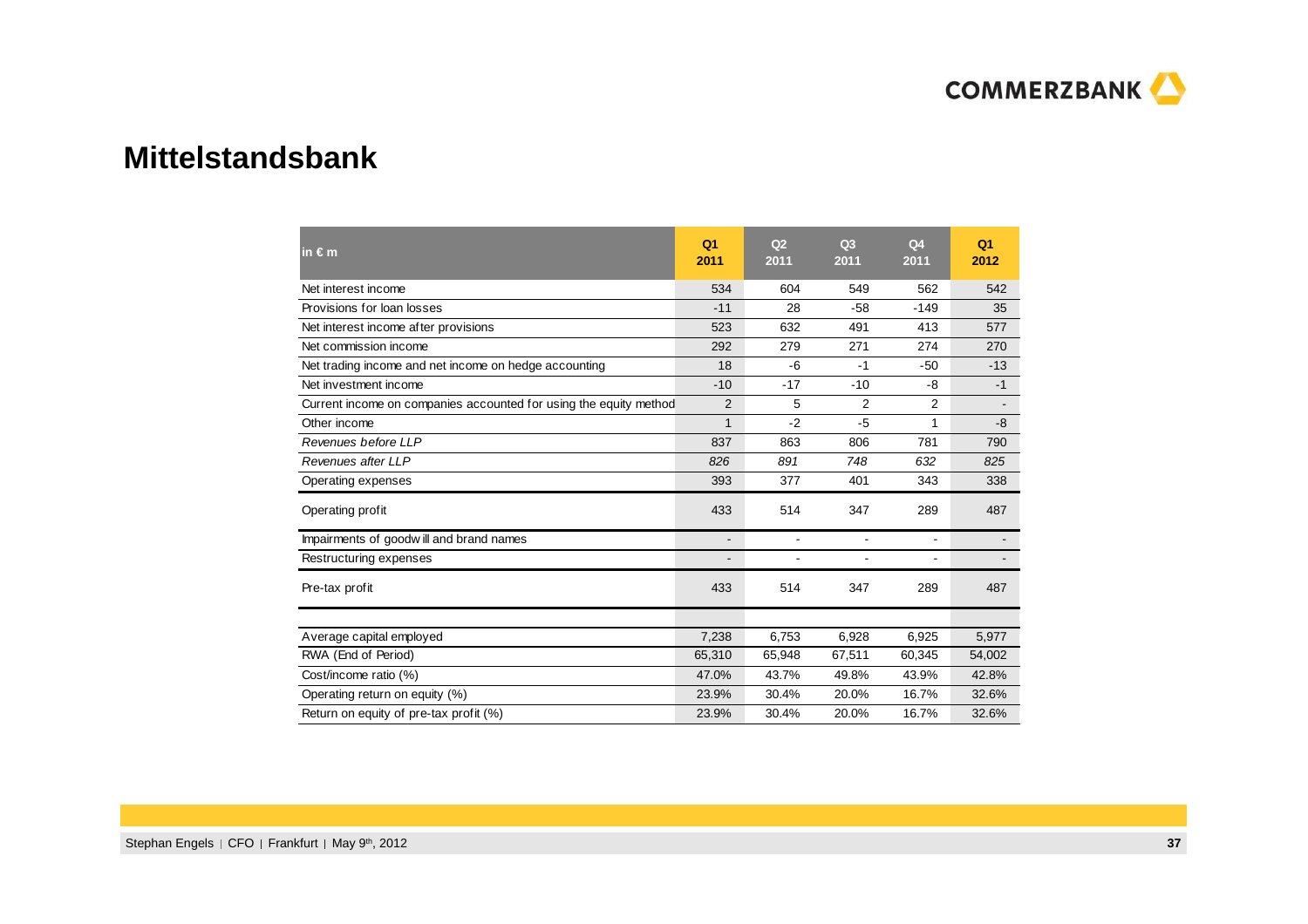

# **Central & Eastern Europe**

| in $\epsilon$ m                                                   | Q <sub>1</sub><br>2011 | Q <sub>2</sub><br>2011 | Q <sub>3</sub><br>2011 | Q <sub>4</sub><br>2011 | Q <sub>1</sub><br>2012 |
|-------------------------------------------------------------------|------------------------|------------------------|------------------------|------------------------|------------------------|
| Net interest income                                               | 137                    | 147                    | 150                    | 139                    | 120                    |
| Provisions for loan losses                                        | $-27$                  | -9                     | $-26$                  | $-24$                  | $-18$                  |
| Net interest income after provisions                              | 110                    | 138                    | 124                    | 115                    | 102                    |
| Net commission income                                             | 48                     | 50                     | 48                     | 41                     | 50                     |
| Net trading income and net income on hedge accounting             | 24                     | 22                     | 32                     | 169                    | 38                     |
| Net investment income                                             | $-1$                   | $-0$                   | 6                      | $-4$                   | $\mathbf{1}$           |
| Current income on companies accounted for using the equity method | $\blacksquare$         |                        | L.                     | $\blacksquare$         |                        |
| Other income                                                      | 10                     | 6                      | 10                     | 10                     | 11                     |
| Revenues before LLP                                               | 218                    | 225                    | 246                    | 355                    | 220                    |
| Revenues after LLP                                                | 191                    | 216                    | 220                    | 331                    | 202                    |
| Operating expenses                                                | 131                    | 133                    | 130                    | 137                    | 115                    |
| Operating profit                                                  | 60                     | 83                     | 90                     | 194                    | 87                     |
| Impairments of goodwill and brand names                           |                        |                        | $\blacksquare$         | $\blacksquare$         |                        |
| Restructuring expenses                                            |                        |                        | $\blacksquare$         | $\blacksquare$         |                        |
| Pre-tax profit                                                    | 60                     | 83                     | 90                     | 194                    | 87                     |
|                                                                   |                        |                        |                        |                        |                        |
| Average capital employed                                          | 1,745                  | 1,810                  | 1,839                  | 1,853                  | 1,893                  |
| RWA (End of Period)                                               | 16,084                 | 16,511                 | 16,211                 | 17.004                 | 16,711                 |
| Cost/income ratio (%)                                             | 60.1%                  | 59.1%                  | 52.8%                  | 38.6%                  | 52.3%                  |
| Operating return on equity (%)                                    | 13.8%                  | 18.3%                  | 19.6%                  | 41.9%                  | 18.4%                  |
| Return on equity of pre-tax profit (%)                            | 13.8%                  | 18.3%                  | 19.6%                  | 41.9%                  | 18.4%                  |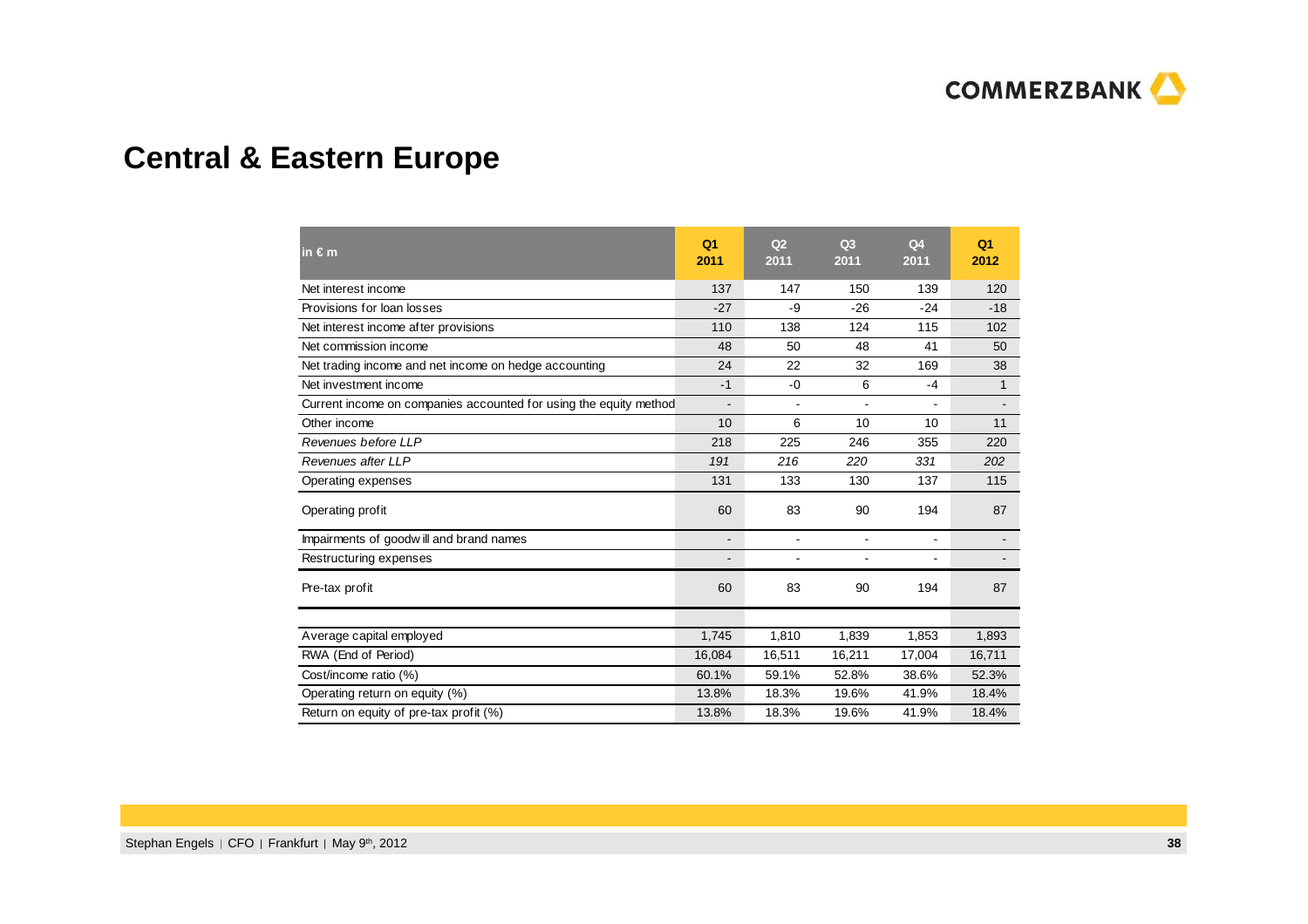

# **Corporates & Markets**

| in $\epsilon$ m                                                   | Q <sub>1</sub><br>2011 | Q <sub>2</sub><br>2011 | Q3<br>2011     | Q <sub>4</sub><br>2011   | Q <sub>1</sub><br>2012 |
|-------------------------------------------------------------------|------------------------|------------------------|----------------|--------------------------|------------------------|
| Net interest income                                               | 160                    | 225                    | 141            | 306                      | 119                    |
| Provisions for loan losses                                        | $\overline{0}$         | $-31$                  | $-59$          | $-56$                    | $-27$                  |
| Net interest income after provisions                              | 160                    | 194                    | 82             | 250                      | 92                     |
| Net commission income                                             | 48                     | 92                     | 78             | 82                       | 83                     |
| Net trading income and net income on hedge accounting             | 456                    | 370                    | 202            | 41                       | 195                    |
| Net investment income                                             | $\overline{4}$         | 26                     | 4              | $-4$                     | 3                      |
| Current income on companies accounted for using the equity method |                        | 11                     | 2              | 2                        | 6                      |
| Other income                                                      | 11                     | $-14$                  | 21             | $-30$                    | $-9$                   |
| Revenues before LLP                                               | 679                    | 710                    | 448            | 397                      | 397                    |
| Revenues after LLP                                                | 679                    | 679                    | 389            | 341                      | 370                    |
| Operating expenses                                                | 439                    | 398                    | 354            | 314                      | 340                    |
| Operating profit                                                  | 240                    | 281                    | 35             | 27                       | 30                     |
| Impairments of goodwill and brand names                           | $\blacksquare$         | $\blacksquare$         | $\blacksquare$ | $\overline{\phantom{0}}$ |                        |
| Restructuring expenses                                            |                        |                        |                | $\overline{\phantom{0}}$ |                        |
| Pre-tax profit                                                    | 240                    | 281                    | 35             | 27                       | 30                     |
| Average capital employed                                          | 4,204                  | 3,777                  | 3,495          | 3,751                    | 3,244                  |
|                                                                   |                        |                        |                |                          |                        |
| RWA (End of Period)                                               | 40,287                 | 36,661                 | 37,104         | 35,564                   | 32,310                 |
| Cost/income ratio (%)                                             | 64.7%                  | 56.1%                  | 79.0%          | 79.1%                    | 85.6%                  |
| Operating return on equity (%)                                    | 22.8%                  | 29.8%                  | 4.0%           | 2.9%                     | 3.7%                   |
| Return on equity of pre-tax profit (%)                            | 22.8%                  | 29.8%                  | 4.0%           | 2.9%                     | 3.7%                   |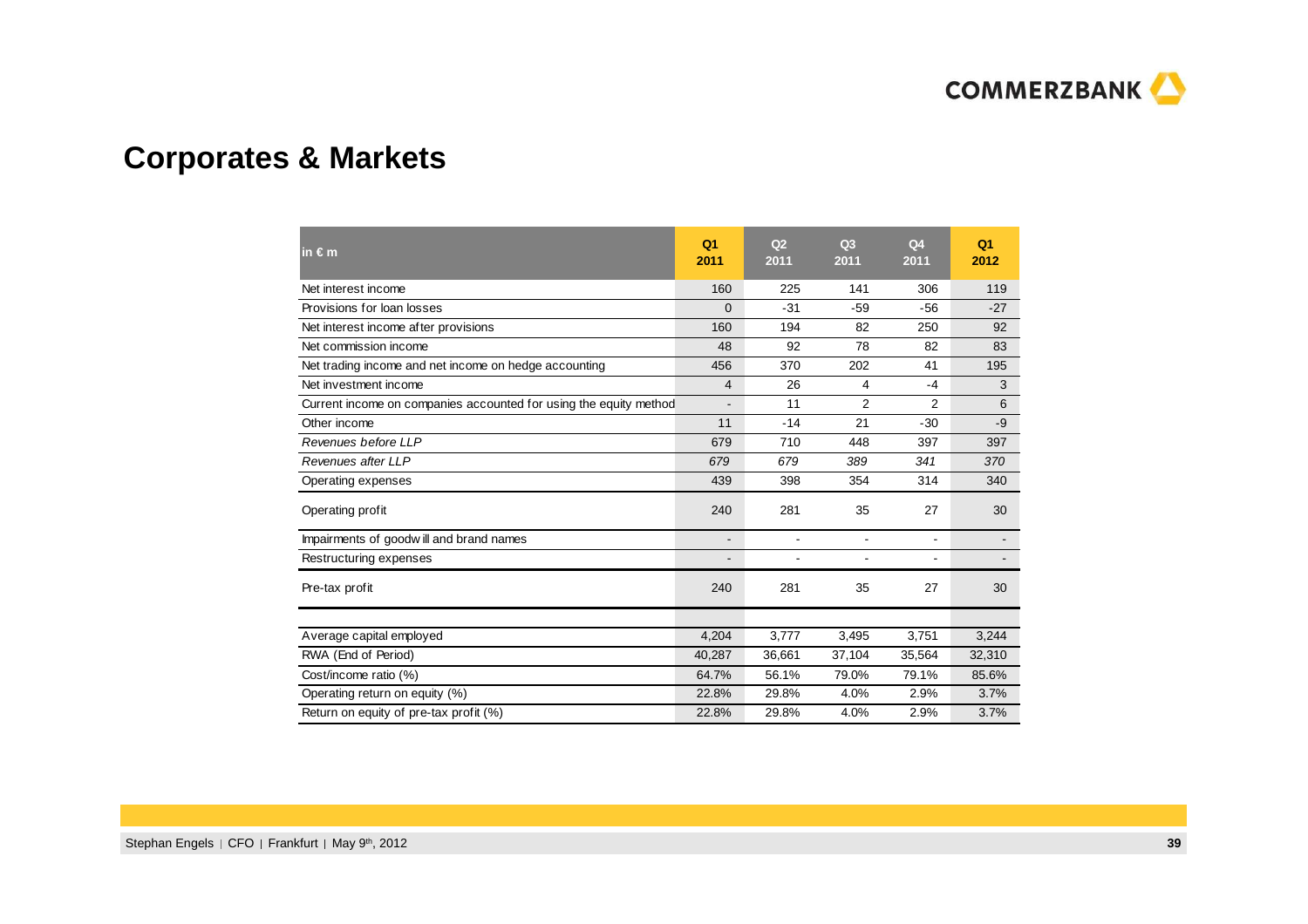

### **Asset Based Finance**

| in $\epsilon$ m                                                   | Q <sub>1</sub><br>2011 | Q <sub>2</sub><br>2011 | Q <sub>3</sub><br>2011   | Q <sub>4</sub><br>2011 | Q <sub>1</sub><br>2012 |
|-------------------------------------------------------------------|------------------------|------------------------|--------------------------|------------------------|------------------------|
| Net interest income                                               | 296                    | 256                    | 240                      | 229                    | 206                    |
| Provisions for loan losses                                        | $-241$                 | $-233$                 | $-254$                   | $-179$                 | $-179$                 |
| Net interest income after provisions                              | 55                     | 23                     | $-14$                    | 50                     | 27                     |
| Net commission income                                             | 81                     | 87                     | 69                       | 23                     | 63                     |
| Net trading income and net income on hedge accounting             | $-86$                  | 52                     | $-40$                    | 197                    | $-215$                 |
| Net investment income                                             | $-42$                  | $-936$                 | $-1,370$                 | $-1,451$               | $-203$                 |
| Current income on companies accounted for using the equity method | -8                     | $-7$                   | 1                        | 6                      | $-1$                   |
| Other income                                                      | 16                     | 4                      | 3                        | $-52$                  | 33                     |
| Revenues before LLP                                               | 257                    | $-544$                 | $-1,097$                 | $-1,048$               | $-117$                 |
| Revenues after LLP                                                | 16                     | $-777$                 | $-1,351$                 | $-1,227$               | $-296$                 |
| Operating expenses                                                | 154                    | 144                    | 143                      | 132                    | 129                    |
| Operating profit                                                  | $-138$                 | $-921$                 | $-1,494$                 | $-1,359$               | $-425$                 |
| Impairments of goodwill and brand names                           |                        | $\blacksquare$         | $\overline{\phantom{a}}$ | ۰                      |                        |
| Restructuring expenses                                            |                        |                        |                          |                        | 34                     |
| Pre-tax profit                                                    | $-138$                 | $-921$                 | $-1,494$                 | $-1,359$               | $-459$                 |
|                                                                   |                        |                        |                          |                        |                        |
| Average capital employed                                          | 7,166                  | 6,620                  | 6,845                    | 6,817                  | 6,450                  |
| RWA (End of Period)                                               | 73,580                 | 71,384                 | 73,178                   | 70,592                 | 68,542                 |
| Cost/income ratio (%)                                             | 59.9%                  | n/a                    | n/a                      | n/a                    | n/a                    |
| Operating return on equity (%)                                    | $-7.7%$                | $-55.6%$               | $-87.3%$                 | $-79.7%$               | $-26.4%$               |
| Return on equity of pre-tax profit (%)                            | $-7.7%$                | $-55.6%$               | $-87.3%$                 | $-79.7%$               | $-28.5%$               |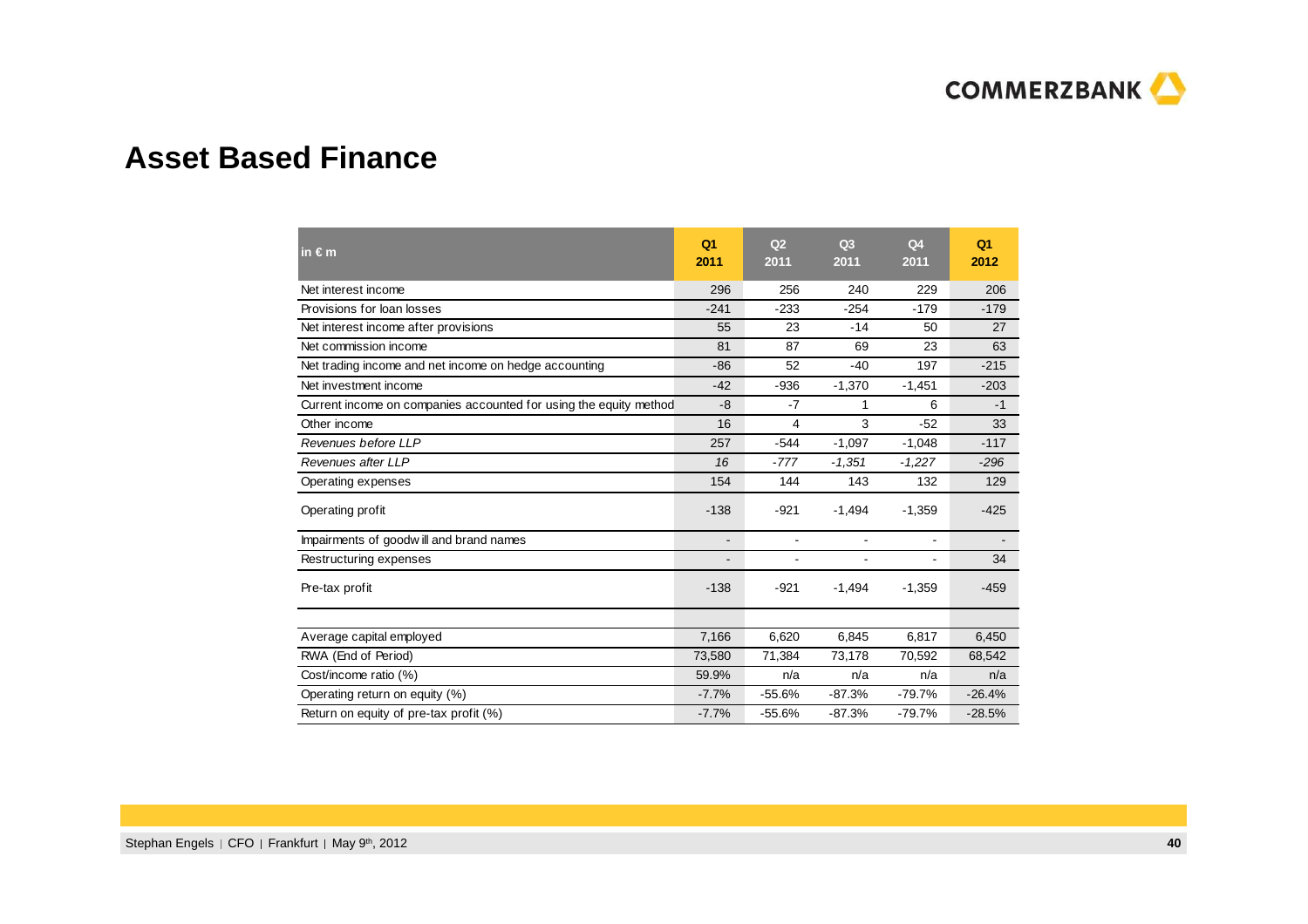

# **Portfolio Restructuring Unit**

| in $\epsilon$ m                                                   | Q <sub>1</sub><br>2011   | Q <sub>2</sub><br>2011 | Q <sub>3</sub><br>2011 | Q <sub>4</sub><br>2011 | Q <sub>1</sub><br>2012 |
|-------------------------------------------------------------------|--------------------------|------------------------|------------------------|------------------------|------------------------|
| Net interest income                                               | 5                        | 13                     | 7                      | 24                     | 5                      |
| Provisions for loan losses                                        | $\mathbf{1}$             | 3                      | 17                     | $-26$                  | $-16$                  |
| Net interest income after provisions                              | 6                        | 16                     | 24                     | $-2$                   | $-11$                  |
| Net commission income                                             | $\overline{0}$           | $\Omega$               | $-0$                   | $\Omega$               | $\mathbf{0}$           |
| Net trading income and net income on hedge accounting             | 61                       | 72                     | $-219$                 | $-22$                  | 169                    |
| Net investment income                                             | 18                       | $-7$                   | $-0$                   | $-7$                   | 17                     |
| Current income on companies accounted for using the equity method | $\overline{\phantom{a}}$ |                        | ۰                      | $\blacksquare$         |                        |
| Other income                                                      | $-0$                     | $-1$                   | $-0$                   | -6                     | $\mathbf{1}$           |
| Revenues before LLP                                               | 84                       | 77                     | $-212$                 | $-11$                  | 192                    |
| Revenues after LLP                                                | 85                       | 80                     | $-195$                 | $-37$                  | 176                    |
| Operating expenses                                                | 22                       | 16                     | 17                     | 8                      | 12                     |
| Operating profit                                                  | 63                       | 64                     | $-212$                 | $-45$                  | 164                    |
| Impairments of goodwill and brand names                           | $\overline{\phantom{a}}$ | $\blacksquare$         | $\blacksquare$         | $\blacksquare$         |                        |
| Restructuring expenses                                            |                          |                        | -                      | $\blacksquare$         |                        |
| Pre-tax profit                                                    | 63                       | 64                     | $-212$                 | $-45$                  | 164                    |
|                                                                   |                          |                        |                        |                        |                        |
| Average capital employed                                          | 1,159                    | 1,128                  | 978                    | 1,533                  | 1,704                  |
| RWA (End of Period)                                               | 9,316                    | 8,841                  | 9,238                  | 10,772                 | 9,504                  |
| Cost/income ratio (%)                                             | 26.2%                    | 20.8%                  | n/a                    | n/a                    | 6.2%                   |
| Operating return on equity (%)                                    | 21.7%                    | 22.7%                  | $-86.7%$               | $-11.7%$               | 38.5%                  |
| Return on equity of pre-tax profit (%)                            | 21.7%                    | 22.7%                  | $-86.7%$               | $-11.7%$               | 38.5%                  |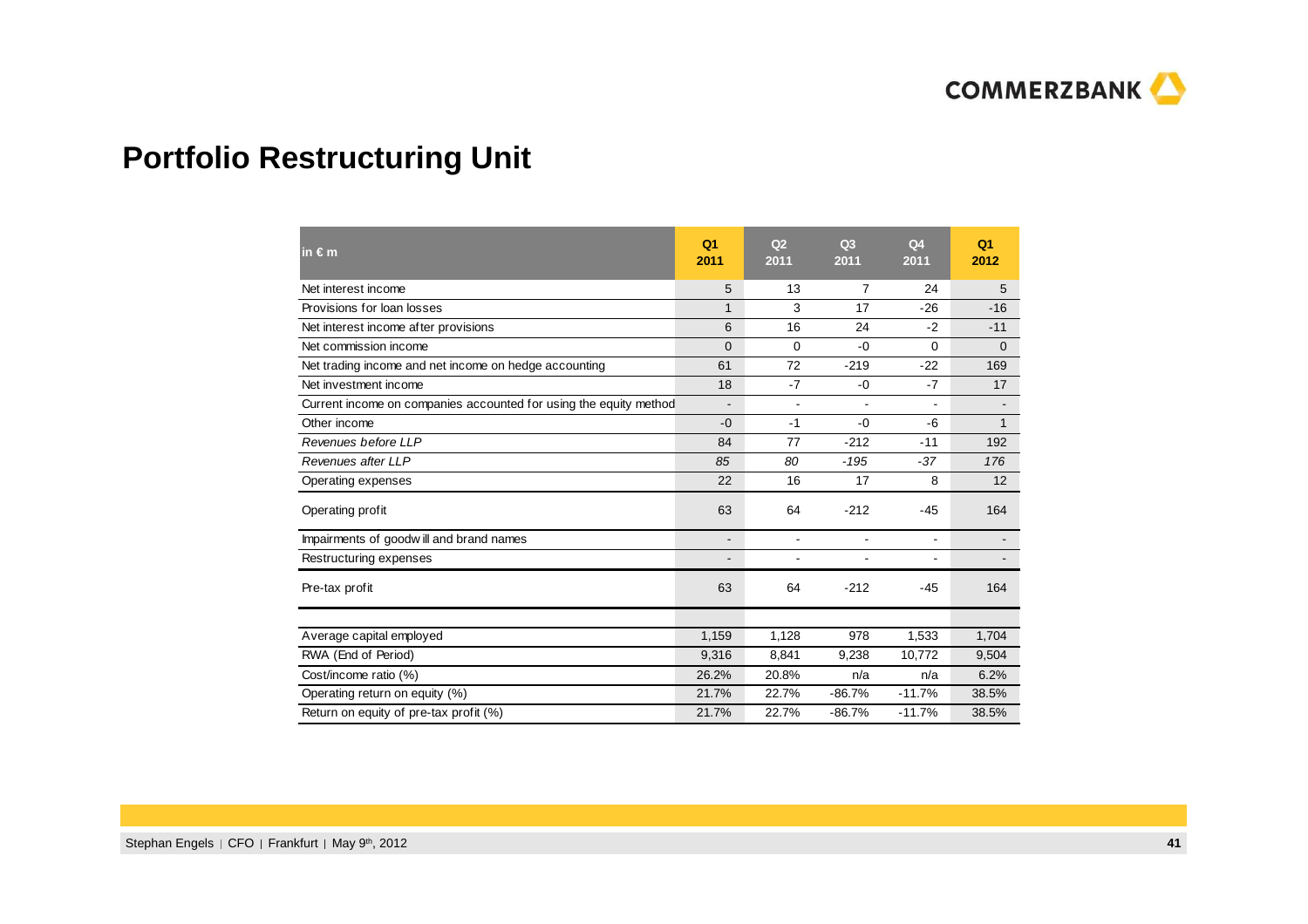

### **Others & Consolidation**

| in $\epsilon$ m                                                   | Q <sub>1</sub><br>2011   | Q <sub>2</sub><br>2011   | Q <sub>3</sub><br>2011   | Q <sub>4</sub><br>2011 | Q <sub>1</sub><br>2012 |
|-------------------------------------------------------------------|--------------------------|--------------------------|--------------------------|------------------------|------------------------|
| Net interest income                                               | 103                      | 31                       | 5                        | $-166$                 | $-16$                  |
| Provisions for loan losses                                        | 1                        | $-1$                     | 1                        | 0                      | $-1$                   |
| Net interest income after provisions                              | 104                      | 30                       | 6                        | $-166$                 | $-17$                  |
| Net commission income                                             | $-18$                    | $-35$                    | $-28$                    | $-41$                  | $-6$                   |
| Net trading income and net income on hedge accounting             | 47                       | 68                       | 371                      | 208                    | 282                    |
| Net investment income                                             | 42                       | $-21$                    | 103                      | 76                     | 5                      |
| Current income on companies accounted for using the equity method |                          | $-1$                     | 6                        | $-0$                   | $-1$                   |
| Other income                                                      | 322                      | 31                       | $-13$                    | 908                    | $-6$                   |
| Revenues before LLP                                               | 496                      | 73                       | 444                      | 985                    | 258                    |
| Revenues after LLP                                                | 497                      | 72                       | 445                      | 985                    | 257                    |
| Operating expenses                                                | 127                      | 117                      | 137                      | 37                     | 128                    |
| Operating profit                                                  | 370                      | $-45$                    | 308                      | 948                    | 129                    |
| Impairments of goodwill and brand names                           | $\overline{\phantom{a}}$ | $\overline{\phantom{a}}$ | $\overline{\phantom{a}}$ | $\blacksquare$         |                        |
| Restructuring expenses                                            | $\overline{\phantom{a}}$ | $\blacksquare$           | $\blacksquare$           | $\blacksquare$         |                        |
| Pre-tax profit                                                    | 370                      | $-45$                    | 308                      | 948                    | 129                    |
|                                                                   |                          |                          |                          |                        |                        |
| Average capital employed                                          | 6,898                    | 7,572                    | 4,834                    | 3,302                  | 5,516                  |
| RWA (End of Period)                                               | 14,493                   | 13,091                   | 12,150                   | 14,947                 | 15,721                 |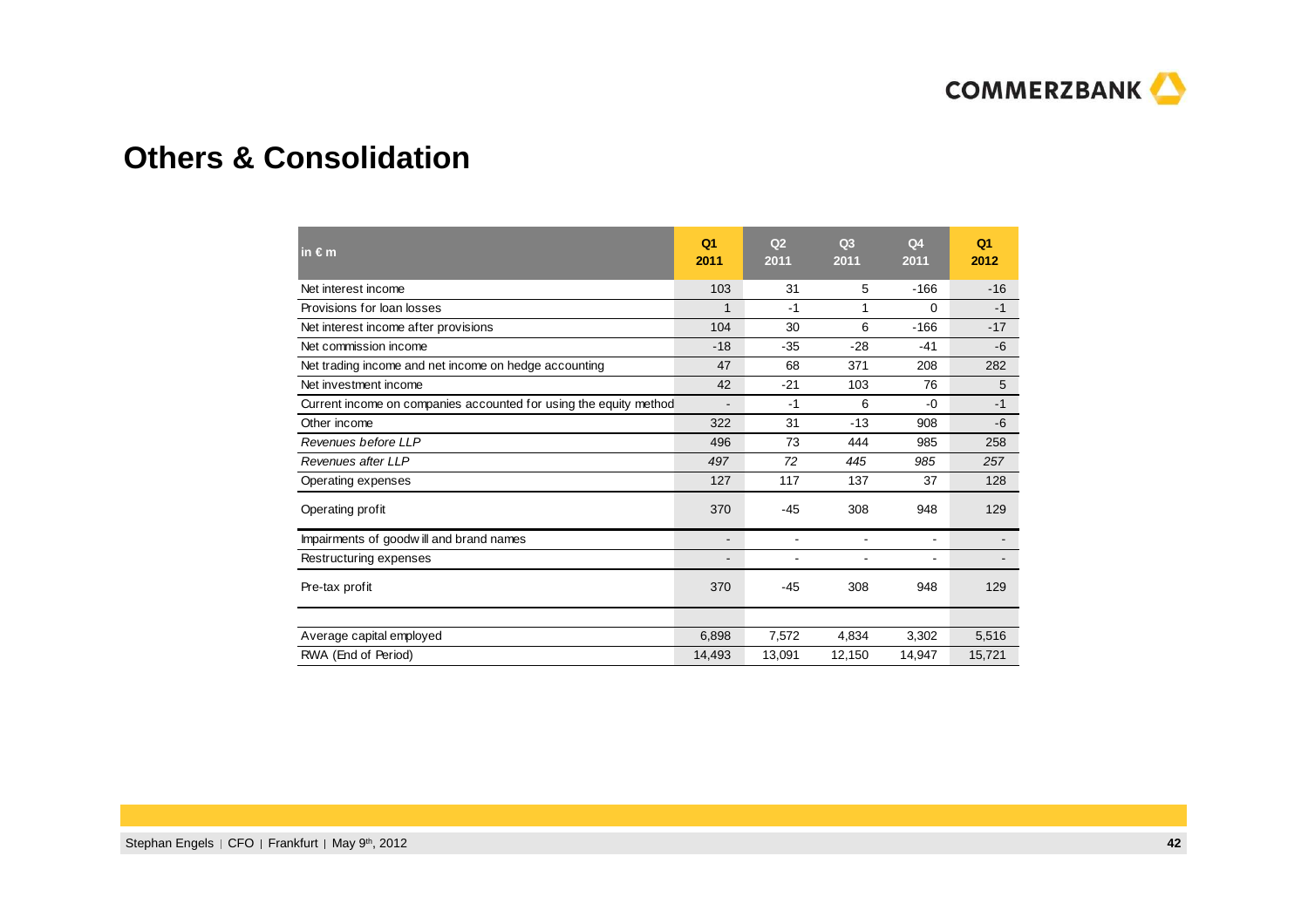

# **Group equity definitions**

| <b>Reconciliation of equity definitions</b>          |                         |         | <b>Equity basis for RoE</b>             |
|------------------------------------------------------|-------------------------|---------|-----------------------------------------|
|                                                      | 2012                    |         |                                         |
| Equity definitions in $\epsilon$ m                   | End of<br><b>Period</b> | Average |                                         |
| Subscribed capital                                   | 5,593                   | 5,233   |                                         |
| Capital reserve                                      | 11,604                  | 11,270  |                                         |
| Retained earnings                                    | 8,885                   | 8,841   |                                         |
| Silent participations SoFFin / Allianz               | 2,456                   | 2,629   |                                         |
| Currency translation reserve                         | $-307$                  | $-321$  |                                         |
| Consolidated P&L*                                    | 328                     | 156     |                                         |
| Investors' Capital without non-controlling interests | 28,559                  | 27,808  | Basis for RoE on net profit             |
| Non-controlling interests (IFRS)**                   | 792                     | 758     |                                         |
| <b>Investors' Capital</b>                            | 29,351                  | 28,566  | Basis for operating RoE and pre-tax RoE |
| Capital deductions, goodwill and other adjustments   | $-4,185$                |         |                                         |
| Basel II core capital without hybrid capital         | 25,166                  |         |                                         |
| Hybrid capital                                       | 2,198                   |         |                                         |
| <b>Basel II Tier I capital</b>                       | 27,364                  |         |                                         |

\* After deduction of estimated pro-rated distribution to silent participants

\*\* excluding: Revaluation reserve and cash flow hedges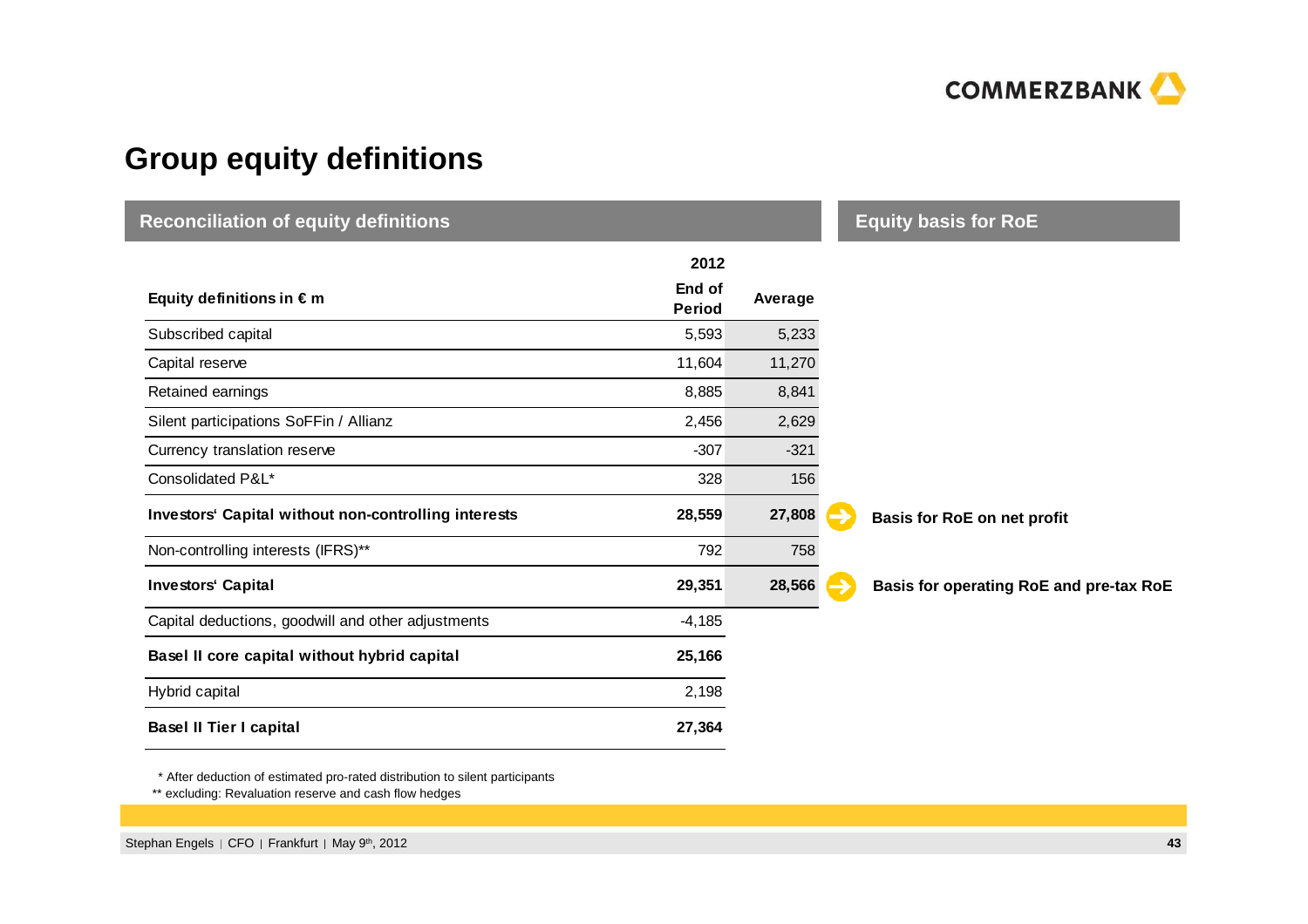

#### **For more information, please contact Commerzbank**´**<sup>s</sup> IR team:**

**Tanja Birkholz (Head of Investor Relations / Executive Management Board Member)**P: +49 69 136 23854M: tanja.birkholz@commerzbank.com

**Jürgen Ackermann** (Europe / US)P: +49 69 136 22338M: juergen.ackermann@commerzbank.com

**Dirk Bartsch (Strategic IR)** P: +49 69 136 2 2799 M: dirk.bartsch@commerzbank.com

**Ute Heiserer-Jäckel** (Retail Investors)P: +49 69 136 41874M: ute.heiserer-jaeckel@commerzbank.com

**Simone Nuxoll (Retail Investors)** P: +49 69 136 45660M: simone.nuxoll@commerzbank.com

**Michael H. Klein** (UK / Non-Euro Europe / Asia / Fixed Income)P: +49 69 136 24522M: michael.klein@commerzbank.com

> **ir@commerzbank.comwww.ir.commerzbank.com**